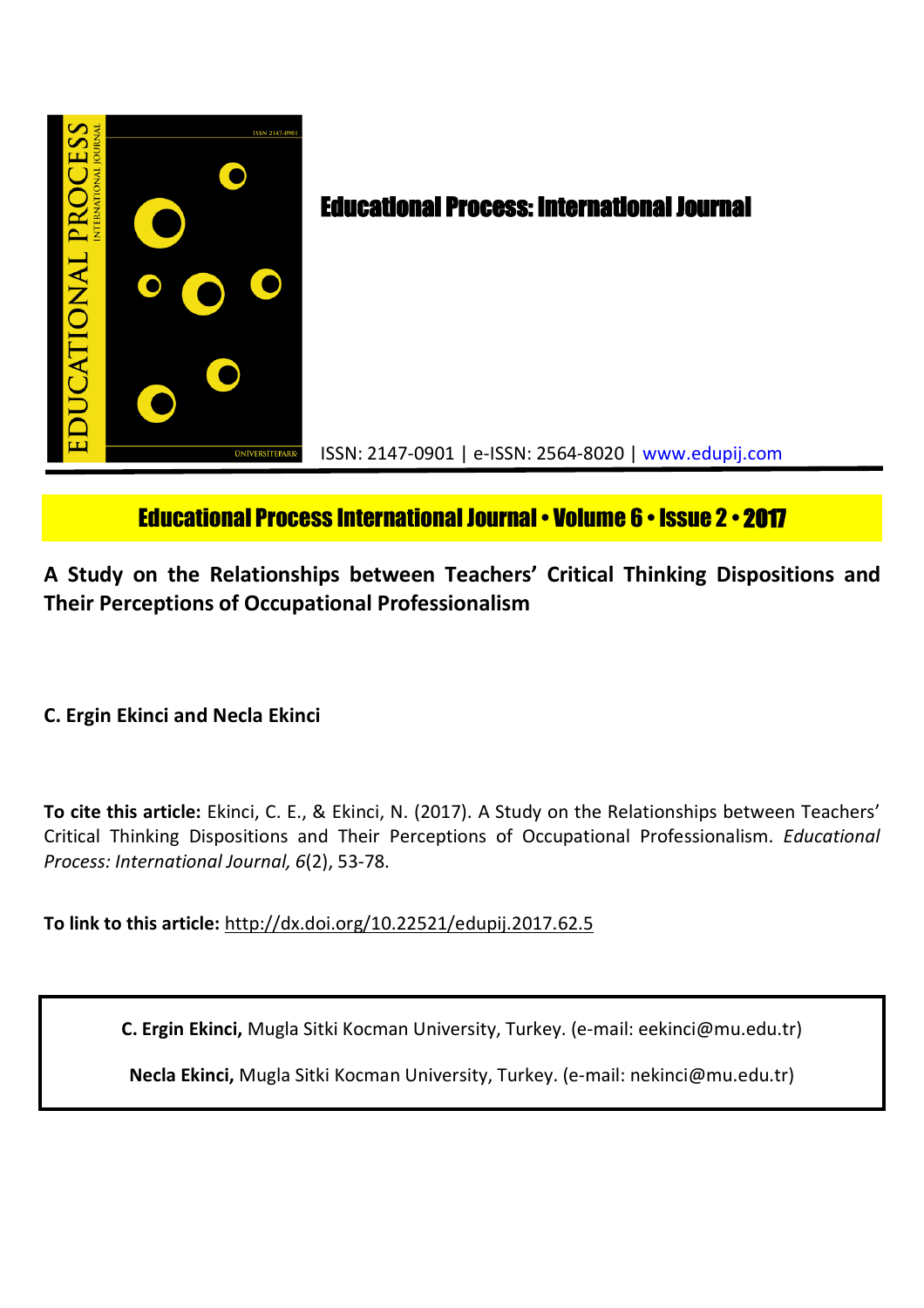# **A Study on the Relationships between Teachers' Critical Thinking Dispositions and Their Perceptions of Occupational Professionalism**

C. ERGIN EKINCI and NECLA EKINCI

# **Abstract**

The purpose of this descriptive study is to explore the relationships between teachers' critical thinking dispositions and their perceptions of occupational professionalism. The sample of the study has consisted of 242 teachers specified from the population of upper-secondary school teachers working in Mentese, Mugla, Turkey. The data of the study were collected through the administration of the UF/EMI Critical Thinking Dispositions Assessment scale and the Teachers' Occupational Professionalism scale. In the analysis of the data, descriptive statistics, *t*-test, ANOVA and multiple regression analysis were employed. The results of the study revealed that: (1) Teachers have a high level of critical thinking disposition which does not significantly change for the variables of gender, school type or seniority, but it does for education level; (2) Teachers have a high level perception of their own professionalism within professional awareness and emotional labor dimensions of occupational professionalism. They have a moderate level perception of their own professionalism within contribution to organization and personal development dimensions of occupational professionalism. Their total perception scores do not sinificantly change for the veriables of gender, education, school type or seniority. (3) The dimensions of critical thinking dispositions of teachers together predict a significant part of their occupational professionalism perceptions. In short teachers' critical thinking dispositions seem to be an important component of teacher professionalism.

**Keywords:** critical thinking, critical thinking dispositions, teacher professionalism, occupational professionalism, teachers



EDUPIJ • ISSN 2147-0901 • e-ISSN 2564-8020 Copyright © 2017 by ÜNİVERSİTEPARK edupij.com

………………………………………........….....………………………………...……………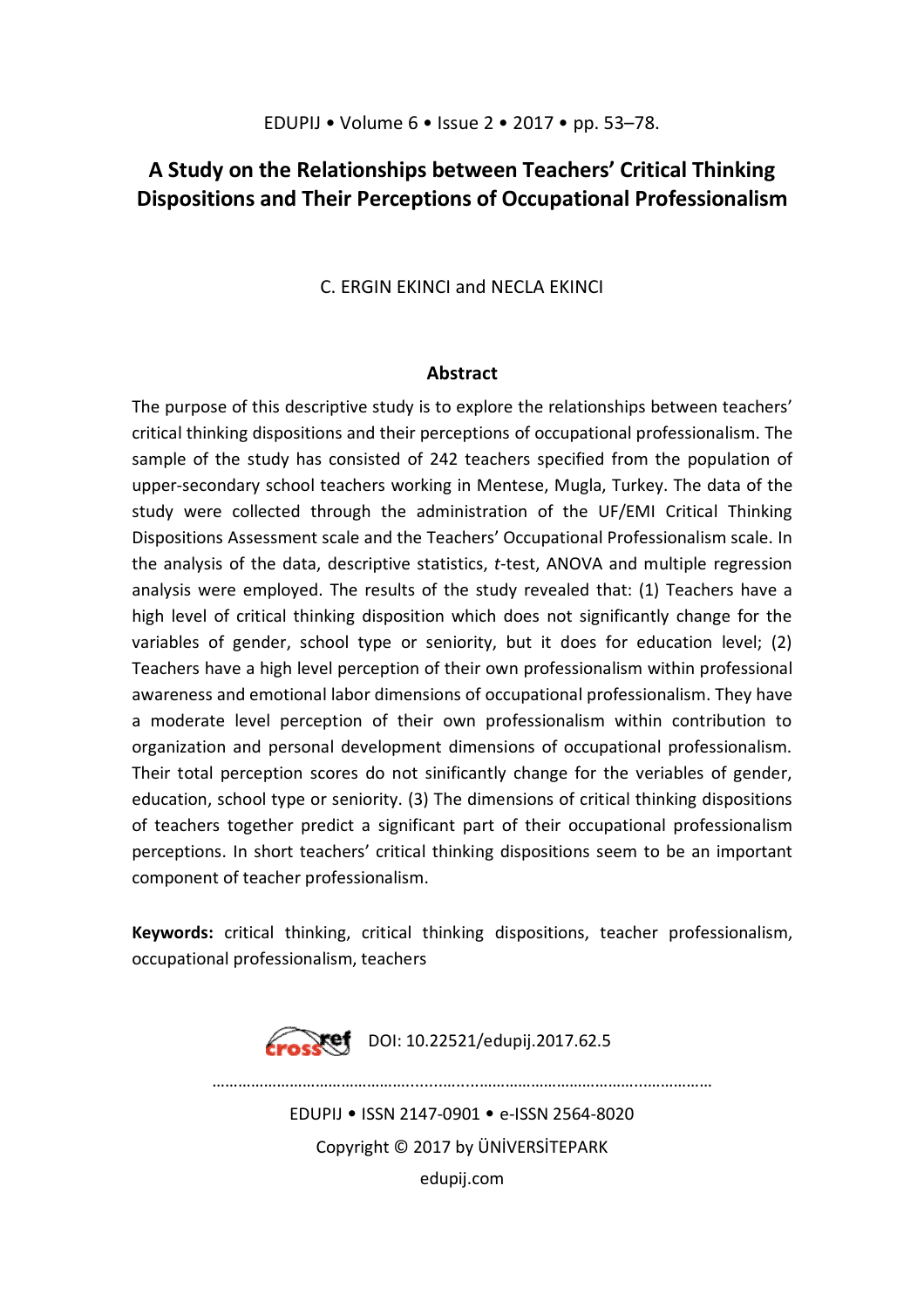#### **Introduction**

Though the qualifications and functioning of all the elements of educational systems are of great importance in terms of the success of any system, it is not independent of teacher quality. There is a large amount of research in the literature supporting this view. For instance, Hattie (2009), in a comprehensive study exploring the factors affecting students' learning, found that teacher qualifications have a greater effect on student performance than curriculum, instructional methods, materials, equipment, school buildings and the role of parents. In a study, focused on the factors affecting student performance (Barber & Mourshed, 2007), the factor found to be most influential on student performance was teacher qualifications which was expressed as "The quality of an educational system cannot exceed the quality of its teachers" (p. 16). On the basis of these and similar findings, countries trying to develop their schools and education systems to meet increasing social and economic demands started to bring teacher development to the fore as a reform movement (OECD, 2016). What is meant here is not a restricted competence including content knowledge, attitudes, skills etc. but an occupational professionalism involving the conceptual development of a comprehensive union between individuals and education.

Professionalism within this sense requires teachers possessing some certain competencies to maintain their profession in a professional manner. One of these competency domains is believed to be critical thinking dispositions both triggering critical thinking and directing individuals towards using their critical thinking skills willingly and voluntarily (Facione, 1998; Facione, Giancarlo, Facione & Gainen, 1995; Paul, Binker & Weil, 1990). In this context, the purpose of the current study is to determine the relationships between teachers' critical thinking dispositions and occupational professionalism.

#### *Teachers' Occupational Professionalism*

It was only in the mid-nineteenth century that a broadening of professional groups started to occur across Western Europe and North America and many occupational groups increasingly became engaged in efforts to be members of these groups (Gamble, 2010). One of these occupations is teaching. Preceding this change, professionalism of both teaching and other occupations claiming professionalism has long been addressed on the basis of whether or not they meet the idealized criteria specific to classical professions (e.g. doctors, lawyers, etc.) (Kim-Godwin, Baek & Wynd, 2010). In this understanding based on traditional and prestigious model profession-specific characteristics, while occupations that meet certain criteria were regarded as professional, those that do not satisfy can easily be excluded (Hoyle and John, 1995). Yet, today no modern profession can emulate the idealtype traits of the classical professions – not even modern versions of those professions themselves (Gamble 2010).

This has led to a change and diversity in the conception of professionalism. As a result, while many common features have been protected, it has been increasingly accepted that each professional field should have its own conception of professionalism. This approach has also been reflected in the teaching profession. Thus, a new conception of professionalism started to develop in the profession of teaching claiming that instead of taking other professions as a reference to evaluate the professionalism of their own profession, teachers should make this evaluation on the basis of their own references made up of knowledge, skills, attitudes and practices necessary for the successful accomplishment of teaching task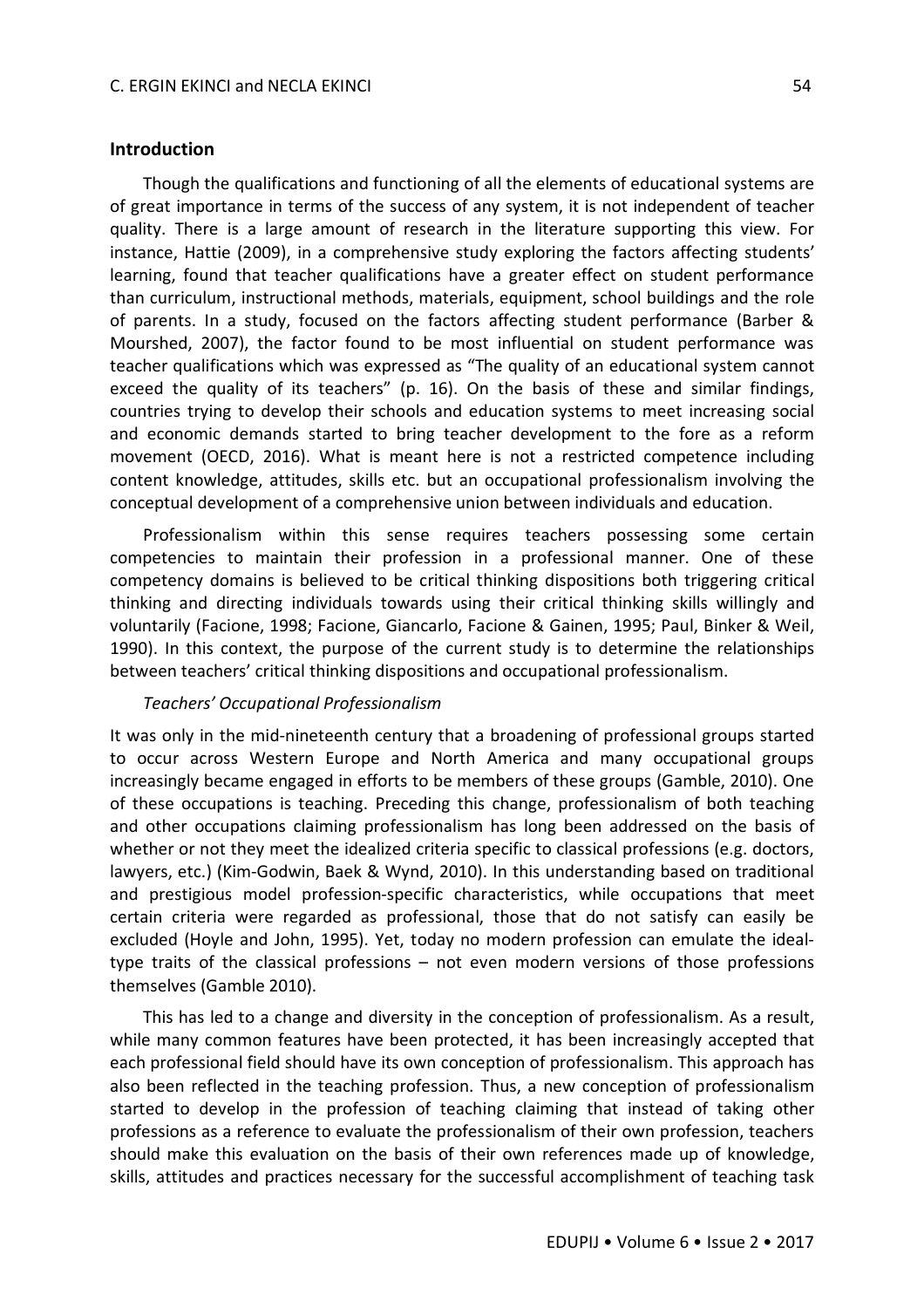(Sexton, 2007). This conception reflects the conception of professionalism grounded on the determination of which competences (knowledge, attitude, behavior) should be employed for the successful execution of a profession rather than the conception of professionalization based on the attempt made to achieve a certain status in the society. This conception also reflects a discourse of professionalism that focuses on how attitudes and behaviors can be influenced in order to enable teachers to behave more professionally (Evans, 2008; Evetts, 2013). Thus, it can be argued that the new teacher professionalism depends on a pedagogical rather than a sociological perspective.

In an understanding that reflects this perspective, Evans (2011) based teacher professionalism on three dimensions: *behavior, attitude* and *intellectuality.* Behavioral dimension refers to the degree to which teachers can fulfill the requirements of the profession. It is this dimension in which teachers plan, implement, evaluate and develop activities to ensure student learning. The second dimension refers to the teacher's perception of and assumptions about the profession. The intellectuality (knowledge) dimension involves having the knowledge and skills required by the profession, having mastered their fields and following developments in their fields. This dimension is more related to the knowledge base of teacher professionalism. Therefore, knowledge based competency is the focal point of professionalism which is expressed by (Freidson, 1994, p. 36), as "The authority of knowledge is central to professionalism". In this context, it has begun to be accepted by most scholars that a professional knowledge base is highly necessary and a knowledge base comparable with that of any other profession exists (Sexton, 2007).

Having conducted the first studies extensively revealing the knowledge base of the teaching profession, Shulman (1986, 1987) conceptualized the professional knowledge base of teaching as a comprehensive content knowledge and comprehensive pedagogical knowledge that could be used for the effective teaching of this content knowledge. According to Shulman (1987), teaching consists of the following professional knowledgebased dimensions: content knowledge, general pedagogical knowledge, curriculum knowledge, knowledge of learners, knowledge of educational settings, educational objectives, results, values and their philosophical and historical grounds. Then, new additions were made to these categories and they were converted into a set of knowledge to be possessed by the teachers (Bousted & Johnson, 2005; Gamble 2010; Turner-Bisset, 1999). Moreover, with the influence of the developments in the field of technology in recent years, it is seen that the knowledge of using technology is considered to be among teacher competences (Anderson, 2008; Kaleli Yılmaz, 2015).

While there is teacher professionalism based on a pedagogical perspective, this process may be influenced by the policies and standards set by governments (Ozga & Lawn, 1988). For this reason, due to its public dimension in practice, it can be maintained that the professionalization process of teachers works differently from that of other professions. This conception of professionalism anticipates that employees are more likely to act more professionally when doing their jobs, and that their efforts contribute to the accomplishment of organizational goals. In this conception, the conflicting principles of professionalism and business administration (such as autonomy and control or quality and efficiency) can be employed in cooperation (Noordegraaf, 2015). Thus, it is seen that the pedagogical discourse constituting the essence of teacher professionalism on the one hand,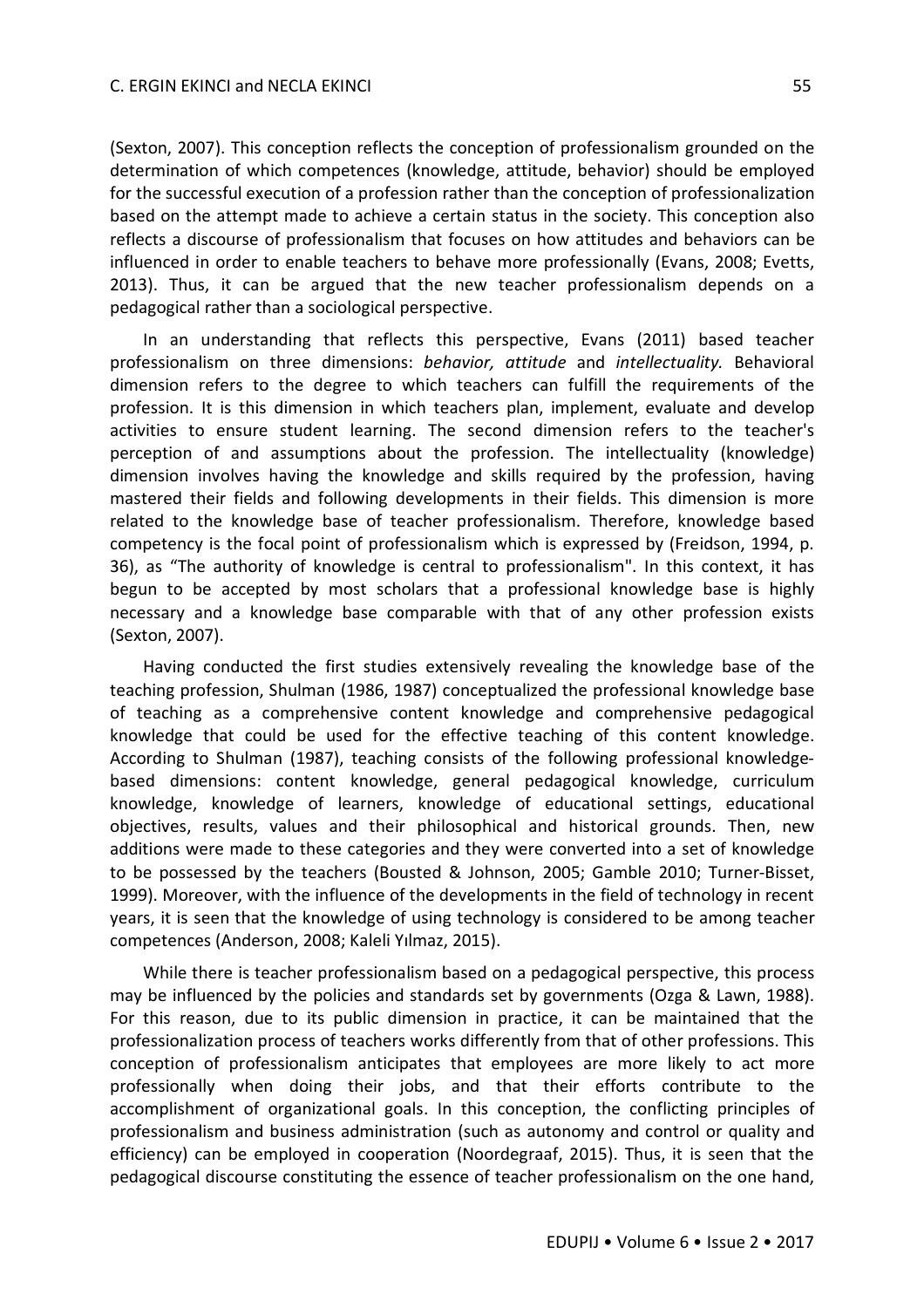and the basic elements of business administration; performance and accountability, on the other coexist in modern educational reforms of many countries (Nikel, & Lowe, 2010). This can also be seen as a reflection of global trends on teacher professionalism. In this new conception, unlike traditional professionalism, one can speak of a collective professionalism rather than individual professionalism. Yılmaz and Altınkurt (2014) defined this conception as the transformation of individual professionalism into organizational professionalism. In this conception, it is important to ensure both organizational performance and individual benefits through individual performance.

New demands expected from the labor force as a result of the competition caused by social, economic and technological developments (OECD, 2016; Orszag, 2015; Pithers & Soden, 2000) as well as the current inadequacies of traditional education and school systems (low achievement, undesirable behaviors, class repetitions, school drop-outs, etc.) force educational institutions to benefit more from the concept of professionalism in many countries (Anderson, 2012). For the success of reforms carried out to meet these new demands and to overcome the existing inadequacies, ensuring the professional development of teaching has been considered to be essential (Matzen and Edmunds, 2007; OECD 2016; Tutkun & Aksoyalp, 2010; Villegas-Reimers, 2003).

In this context, it is observed that discussions and efforts to meet these demands and to overcome these shortcomings that have been widely researched in recent years and also viewed to be problems in Turkey have concentrated on the issues of professionalization of teachers and the training of qualified teachers. In this connection, as a result of the works initiated in 2002, the Ministry of National Education published the General Competences of the Profession of Teaching in 2006 and the Special Competences in 2008. Within the framework of the teacher competency studies, the School Based Professional Development model was developed, its guide was prepared and its piloting was completed in 2011. Thus, the teacher qualifications were specified and a professional development model was designed to support the teachers in the framework of these qualifications (Eğitim Reformu Girişimi [Education Reform Initiative], 2013). However, it seems quite difficult to say that these developments have adequately found reflections in practice and that a systematic policy process that addresses the professionalization of teachers with its all dimensions is currently underway (TEDMEM, 2016).

In the current study, the professionalism of teachers was examined within the context of the four dimensions put forward by Altınkurt and Yılmaz (2014) as *personal development*, referring to teachers' voluntary endeavor for improving themselves; *contribution to organization*, referring to teachers' use of their skills and competences for the sake of the schools; *professional awareness*, referring to teachers' awareness of their responsibilities, being open to change and progress, trying to do their best for the sake their students, and *emotional labor*, referring to teachers' effort not to reflect their personal emotions to their work setting in order to exhibit behaviors suitable to their profession, management of emotions to produce appropriate work behaviors.

#### *Critical Thinking and Critical Thinking Dispositions*

Man has always made effort to make sense of his/her own actions, others' actions and thoughts and objects, events and phenomena. This effort relies on thinking to a great extent. Magnitude and complexity of the problems involved in this process require employing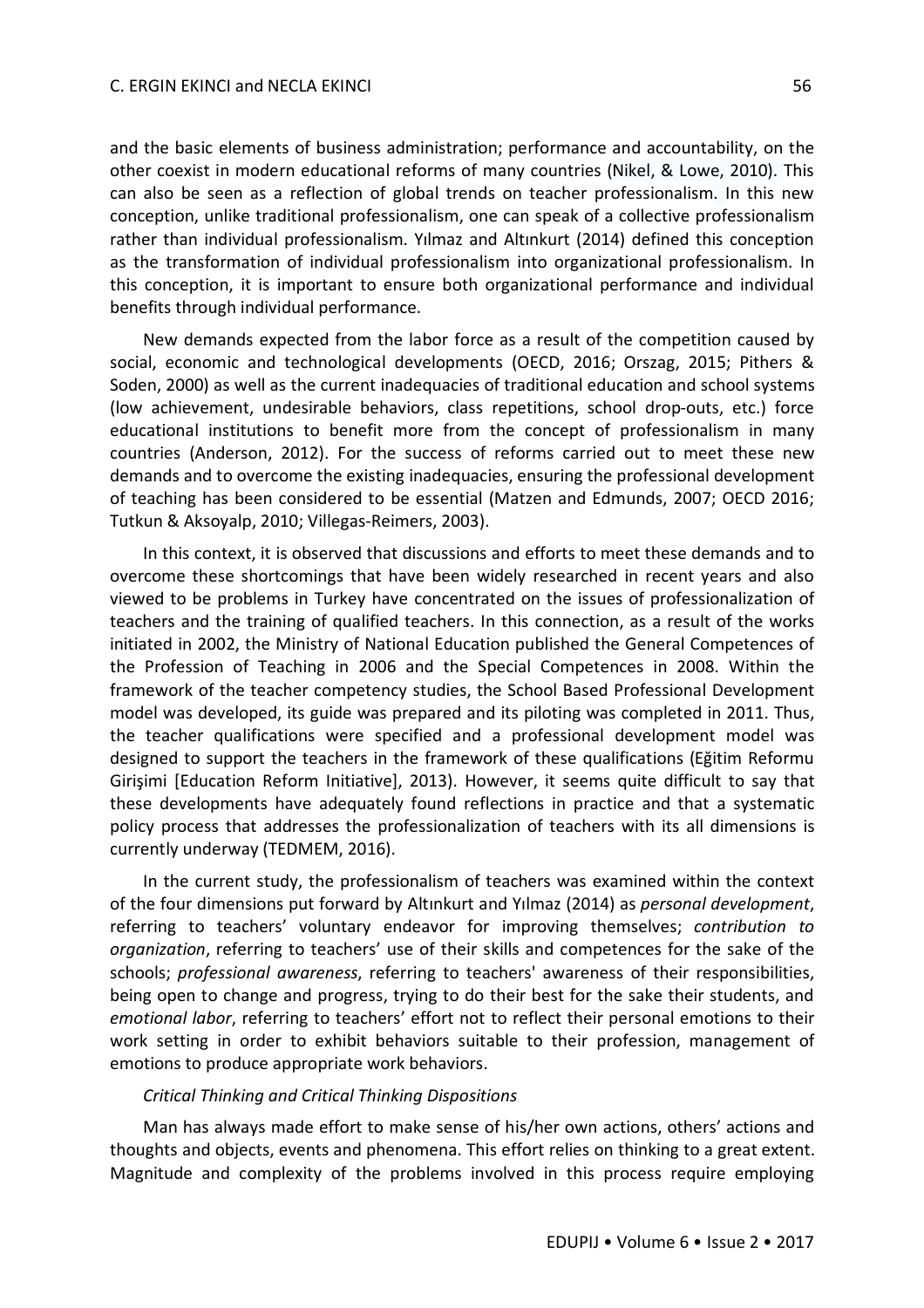different ways of thinking. One of these ways of thinking is critical thinking. Critical thinking, seen as a form of higher-order thinking beyond every day, casual thinking, is a concept that goes as far back as Socrates (Thayer-Bacon, 1998). Since then, critical thinking has become a problematic area that has been debated due to the complex nature of thinking processes as well as the interest in thinking itself (Ennis, 1987; Halpern, 1998). Today, though there are some common features, there seems to be no agreement on the definition, elements and formation of critical thinking in relation to the individual. The fact that critical thinking is a subject of different disciplines and that each discipline takes a different viewpoint of critical thinking seem to be reasons for such disputes to continue. It appears that the theoretical foundations of critical thinking are addressed by three academic disciplines: Philosophy, cognitive psychology and education (Lai, 2011). The criticism of the approaches set out by these disciplines that is beyond the scope of this paper is briefly discussed below.

The philosophical approach conceptualizes critical thinking based on the characteristics of the individual (Thayer-Bacon, 2000) and what he/she can do under the best conditions (Sternberg, 1986), rather than on the behaviors or actions that can be displayed by a critically thinking individual. Critical thinking is a particular quality of thinking and is a form of thinking that meets specified criteria of adequacy and accuracy (Bailin 2002). In this context, while Ennis (1985) defines critical thinking as "reflective and reasonable thinking that is focused on deciding what to believe or do" (p. 45), Bailin, Case, Coombs, and Daniels (1999) define it as "purposeful thinking directed towards forming a judgment meeting the criteria of adequacy and accuracy" (p. 287). Characteristics of a critical thinker can be listed as follows: A critical thinker is inherently curious, open-minded, flexible, reasonable, willing to learn, cautious in forming a judgment, willing to consider others' view points and understands different viewpoints (Facione, 1990).

Contrary to philosophical tradition, the cognitive psychological approach focuses not on how people will or should think under ideal conditions but on how people actually think (Sternberg, 1986). In this framework, critical thinking is attempted to be defined based on the behaviors or actions of critical thinking individuals. Proponents of this approach, in a sense, reduce critical thinking to the observable products (behaviors or skills) of the thinking process as a reflection of the behavioral approach (Bailin, 2002; Sternberg, 1986). On the basis of this approach, various definitions of critical thinking have been offered such as "the use of those cognitive skills or strategies that increase the probability of desirable outcomes" (Halpern, 1998, p. 450), "mental processes, strategies and representations employed by people to solve problems, make decisions and learn new concepts" (Sternberg, 1986, p. 3); "seeing different aspects of a problem; individuals' being open to new evidence not complying with their own opinions; reasoning without the influence of feelings; reaching conclusions on the basis of the existing knowledge and phenomena; problem solving etc. " (Willingham, 2007, p. 8).

The educational approach conceptualizes critical thinking based on Bloom's taxonomy (1956), which consists of six levels in the cognitive domain (Lai, 2011). In this taxonomy, there is a hierarchical structure at the bottom of which there is the "comprehension" level and at the top there is the "evaluation" level. The highest three levels here (analysis, synthesis and evaluation) are believed to represent critical thinking (Kennedy, Fisher, & Ennis, 1991). Unlike the other two traditions, this approach seems more advantageous in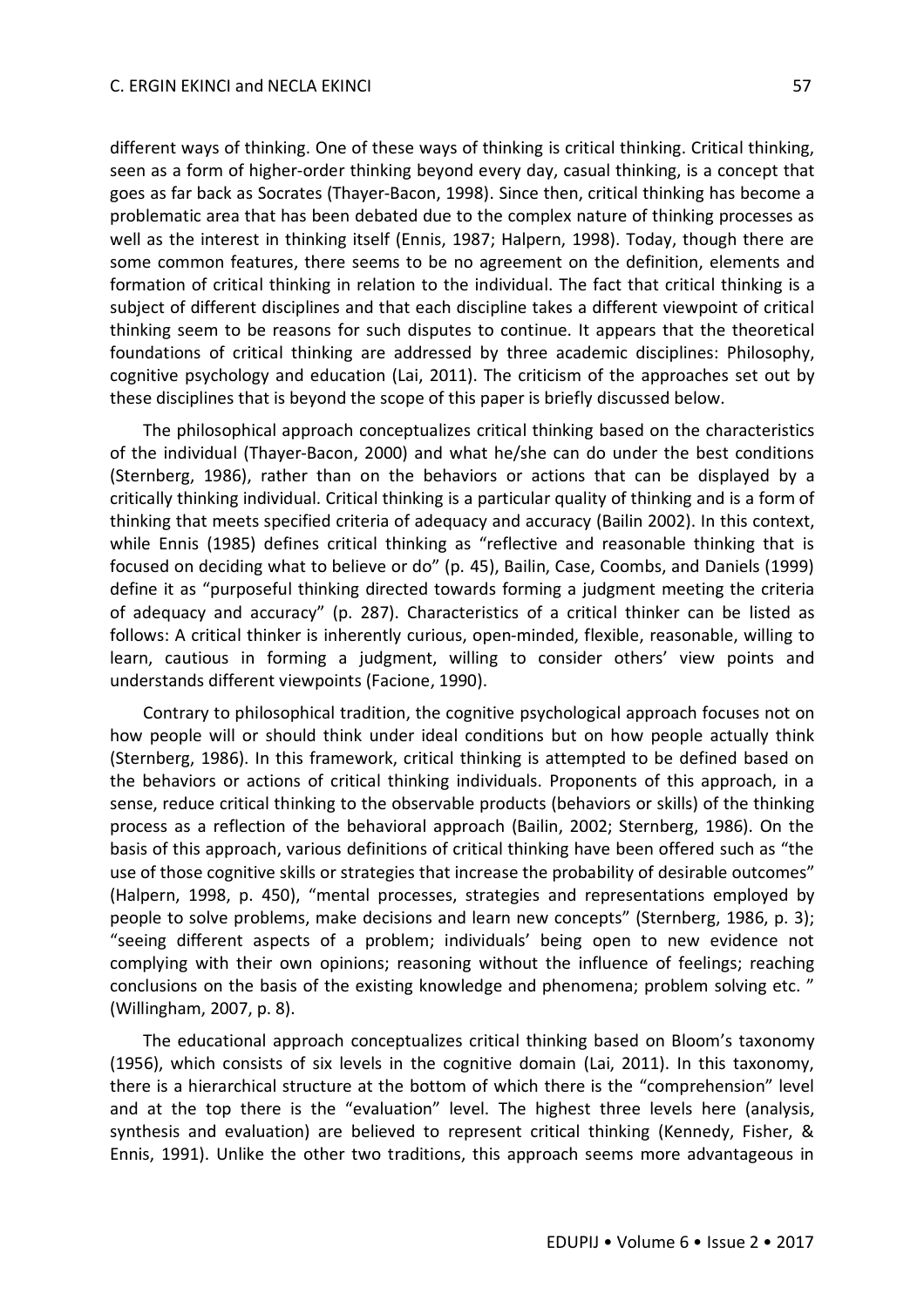terms of applicability to education as it relies on years of observations classroom experiences and student learning (Sternberg, 1986).

Despite the differences in the definitions of the three schools of thought, there is a common consensus on some factors that facilitate critical thinking and on three elements of critical thinking: skills, dispositions and knowledge (Lai, 2011).

Critical thinking skills represent the cognitive abilities that underlie critical thinking. Lai (2011) exemplifies the cognitive skills / abilities involved in critical thinking through references made to numerous studies: Analysis of discussions, arguments and evidence, by making inferences using inductive or deductive reasoning, making and evaluating decisions, problem solving, asking and answering questions to clarify a problem, defining concepts, determining hypotheses, interpretation and explaining and seeing both sides of a coin. The skills on which there is a consensus are (Fascione, 2015) interpretation, analysis, inference, evaluation, explanation and self-regulation. Though they are a pre-requisite for critical thinking, the existence and level of these skills are not adequate for critical thinking to occur. Research shows that though many people have these skills, they do not employ or are not eager to employ them in many cases. The fact that some of the dispositions required for critical thinking are not sufficiently developed in these people is shown as the reason for this situation (Tishman, Jay, & Perkins, 1993).

It can be argued that in a sense critical thinking is a combination of knowledge, cognitive skill/abilities and affective dispositions (Ennis, 1987; Halpern, 1998). As a complementary element of critical thinking, critical thinking dispositions are completely different from critical thinking skills. There are many definitions in the literature that have common points about critical thinking dispositions. While Facione (2000) defines critical thinking dispositions as "consistent internal motivations related to giving reactions to people, incidences and cases in a habitual manner" (p. 64), Zhang (2003) defines them as a desire directing the individual towards critical thinking. Norris (1989), on the other hand, defines critical thinking disposition as an attitude, a sense of responsibility directed towards critical thinking. Again, according to Facione (1990), critical thinking disposition is a mental habit oriented towards critical thinking and a kind of intellectual virtue. Critical thinking dispositions are defined by Irani et al. (2007) as "attitudes developed by individuals through interactions with elements (adults, peers or environmental factors) that allow them to form critical thinking activities" (p. 3). According to Nixon, Dam & Packard (2010) defining critical thinking dispositions specific to the profession of teaching, critical thinking dispositions are predictable behavioral patterns and orientations of teachers at certain time and in certain conditions.

Perkins, Jay, and Tishman (1993) propose a triadic conception of disposition, which consists of three elements: *inclinations*, *sensitivity*, and *ability*. Inclinations are defined as the impetus individuals feel to behave in a certain way, reflecting an urge, a desire, a motivation, or a habit/disposition (e.g. open-mindedness). Sensitivity is referred to as an awareness of the appropriateness of a behavior and alertness to occasions when a certain behavior (e.g. open-mindedness) is needed. Finally, ability means that one has the skills to follow through on the opportunity. These three elements are necessary conditions for behavior, but it is important to emphasize the key role of developing sensitivity in the classroom.

Critical thinking dispositions are thought to be more comprehensive than critical thinking skills. These dispositions are seen as the first step towards demonstrating critical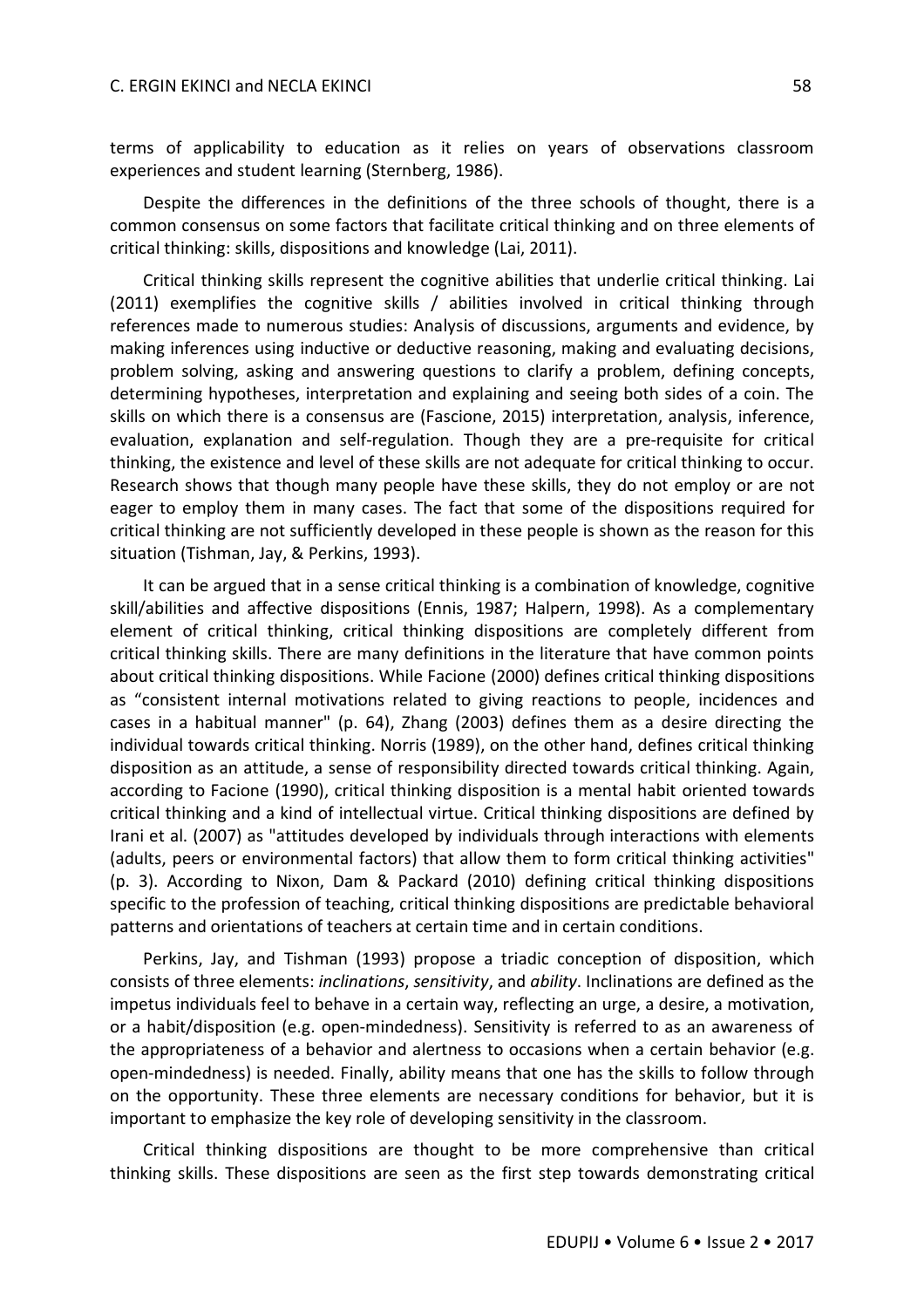thinking skills. Therefore, individuals' critical thinking dispositions have the potential to influence their critical thinking capacity. Thus, for people to use their critical thinking skills, they need to have critical thinking dispositions. It can be argued that as the level of dispositions increases, the possibility of employing critical thinking skills/abilities also increases. Individuals with low level dispositions are not much interested in complex problems, do not seek different solutions to problems, do not question judgments or do not try to solve problems (Irani et al., 2007).

It is seen that different groupings having some common points have been made for the dimensions of critical thinking dispositions in the literature. The seven critical thinking dispositions identified by the Delphi Project supported by the American Philosophical Association are curiosity, open mindedness, systematicity, analyticality, maturity, selfconfidence, and seeking truth (Facione, Facione & Sanchez, 1994). Halpern (1998) defined critical thinking dispositions as thinking and working in a planned manner, being open to new ideas, starting and completing a task in a comprehensive manner, not unconditionally accepting an idea, approach or ideology and one's adopting a critical approach to his/her own thinking process.

In the current study, the dimensions of critical thinking dispositions are restricted to the dimensions of the data collection tool UF/EMI scale (engagement, innovativeness and cognitive maturity). These dimensions are summarized below on the basis of the explanations of Ertaş Kılıç & Şen (2014) and Ricketts & Rudd (2005):

The *engagement* disposition refers to individuals' predisposition to look for opportunities to use reasoning; anticipating situations that require reasoning; and confidence in reasoning ability. It can explain the reasoning process conducted while trying to reach a judgment and to solve a problem.

The *cognitive maturity* (maturity) disposition refers to individuals' awareness of the complexity of real problems; being open to other points of view; and being aware of their own and others' biases and predispositions. Such individuals are aware of the fact that their opinions are affected by themselves, their surroundings and experiences. Cognitively mature individuals seek for different points of view and while reaching a judgment or finding a solution to a problem, they can objectively evaluate them.

The *innovativeness* disposition refers to individuals' predisposition to be intellectually curious and wanting to know the truth. They try to have new information by reading and questioning. They want to bring novelties to their jobs, positions and lives. Such people never give up searching the truth even if it contradicts their existing beliefs and thoughts.

Educators are aware of the importance of critical thinking as a learning product and educational quality for a long time. However, the importance of critical thinking has been increasing since the beginning of the 21st century as a result of the momentum gathered in social, economic, technological, etc. developments as well as extraordinary developments in relation to the amount, quality and function of knowledge. Thus, critical thinking started to be seen as one of the leading personal competence domains to be mastered to adapt to these developments and make effective use of them. As a result, critical thinking started to be an area of interest for both educators as a subject of learning-teaching and many other circles aside from educators due to its effects on areas such as life, business and citizenship.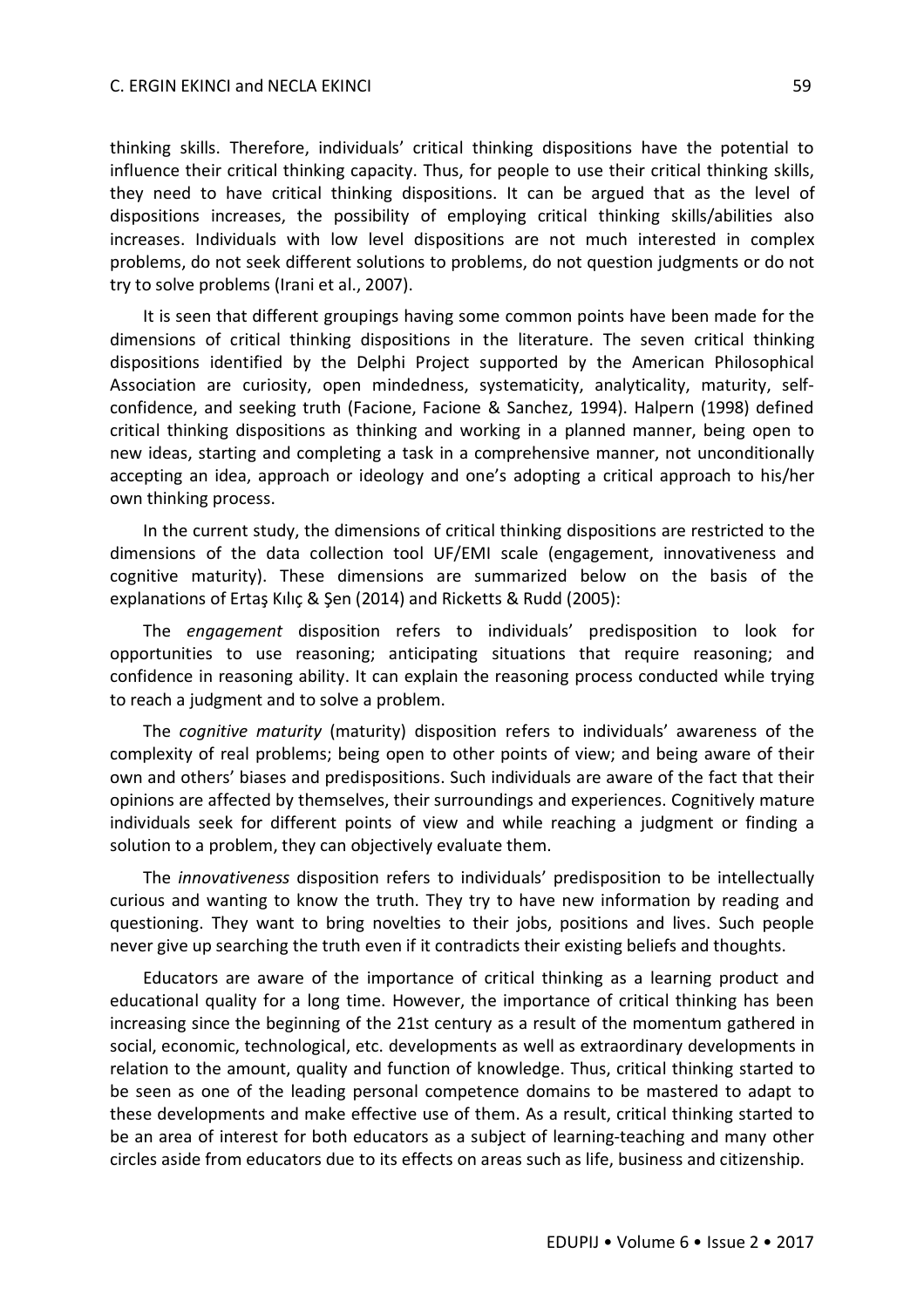In this regard, it seems that the efforts to provide an effective reflection of critical thinking in educational programs and practices have accelerated. For instance, the Partnership for 21st Century Skills (n.d.) identified critical thinking as one of the many learning and innovation skills (creativity, problem solving, communication and collaboration) needed to prepare students for their post-secondary education and workforce. Common Core State Standards (2009) identifies critical thinking as an interdisciplinary quality that is highly important for higher education and employment. Nurturing of higher level thinking started to be accepted as an essential by institutions setting the standards of teacher education (e.g. International Society for Technology in Education, National Education Technology Standards for Teachers and National Council for Accreditation of Teacher Education [NCATE] - The Standard of Excellence in Teacher Preparation). In the United States, Canada, Australia and many other countries, critical thinking and problem solving take first place among the skills deemed necessary for employment (Brungardt, 2011; Crawford, Lang, Fink, Dalton, & Fielitz, 2011). In short, it can be argued that the idea that a strong critical thinking is one of the foundations of a good education.

As in many countries, the aforementioned developments have reflected in the education system of Turkey and as a result of this, curricula developed on the basis of a new teaching-learning conception (constructivism) were put into effect as of 2005. In the curricula, critical thinking is included as one of the common learning outcomes. On the other hand, a course of thinking training for the lower-secondary school  $6<sup>th</sup>$  grade students was added as an elective course in the 2006–2007 school year.

In order to ensure the inculcation of these skills in students, besides other things, teachers should have higher level thinking skills and also pedagogical knowledge and skills needed to impart critical thinking skills to students (Barak & Shakhman, 2008). Moreover, teachers should be willing to use these skills and knowledge in their classroom activities and to demonstrate them in their behaviors as role models. In other words, teachers' critical thinking dispositions should also be developed. Therefore, the development of critical thinking knowledge, skills and dispositions can be seen as a part of both pre-service teacher training and the professional development of teachers during in-service tarining. In this regard, while critical thinking knowledge and skills can be seen as a part of the knowledge base of teacher professionalism, critical thinking dispositions can be seen as attitudes stimulating this base with a different point of view.

Given the delineations above, a relationship between teachers' critical thinking dispositions and occupational professionalism levels can be anticipated. In the literature, there are a large number of studies that investigated teachers' critical thinking dispositions in both their pre-service education and in-service training in relation some variables such as age, gender, branch, academic achievement, problem solving skills, learning styles, professional values, self-efficacy beliefs, teacher leadership, creative thinking (e.g. Alkın-Şahin, Tunca & Ulubey, 2013; Alkın-Şahin, Tunca, Altınkurt & Yılmaz, 2016;. Oğuz & Sarıçam, 2016; Ricketts, Williams, & Priest, 2009; Rudd, Baker, & Hoover, 2000). Similarly, though limited in number, some studies looked at teachers' professionalism and its relationships with some variables such as age, gender, branch, job satisfaction, organizational cynicism, organizational alienation, teacher burn-out, school structure (e.g. Altınkurt & Ekinci, 2016; Altinkurt & Yilmaz, 2014; Bayhan, 2011; Cerit, 2012; Çelik &Yılmaz, 2015; Noordin, Rashid, Ghani, Aripin, & Darus, 2010; Tschannen-Moran, 2009; Uzun, Palic, & Akdeniz, 2013; Wright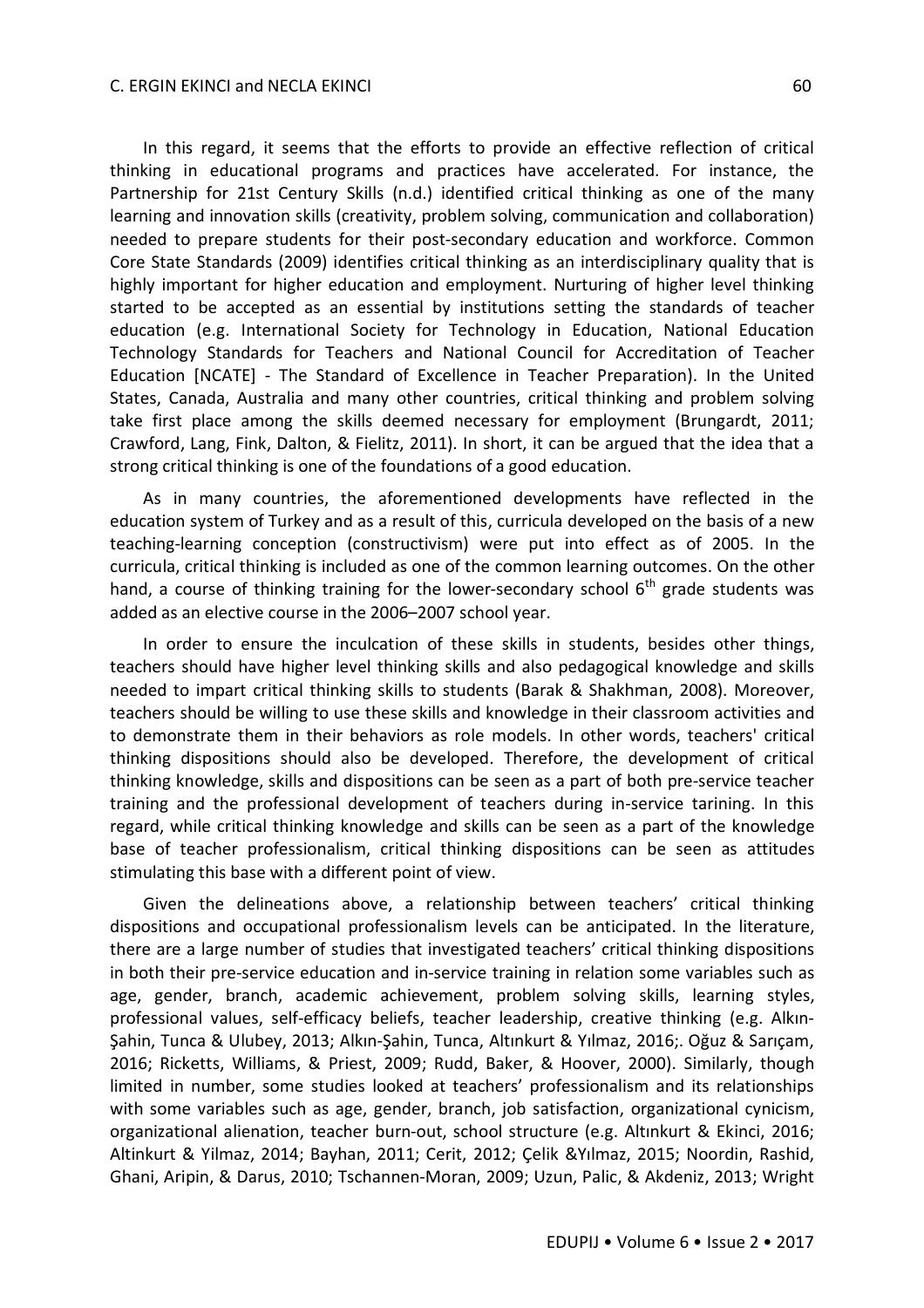& Bottery, 1997; Yorulmaz, Altinkurt & Yilmaz, 2015). However, no studies addressing the relationship between critical thinking dispositions and occupational professionalism were found. Thus, the current study is believed to make important contributions to the literature.

The purpose of the current study is to determine the relationship between teachers' critical thinking dispositions and occupational professionalism levels. In this context, answers were sought to the following research questions.

- What is the level of teachers' perception of occupational professionalism?
- Does teachers' perception of occupational professionalism vary significantly depending on their gender, education level, type of school they are working in and experience?
- What is the level of teachers' critical thinking dispositions?
- Do teachers' critical thinking dispositions vary significantly depending on their gender, education level, type of school they are working in and experience?
- Are teachers' critical thinking dispositions a significant predictor of teacher professionalism?

# **Methodology**

This study was designed and conducted in the relational survey model. The population of the study is comprised of 511 teachers working in high schools located in the Mentese province of the city of Mugla, Turkey, during the semester of the 2015-2016 school year. The number of teachers that can represent this population with 95% reliability level was calculated to be 220. Due to the possibility of uncompleted and/or erroneously completed data collection tools, a greater number of teachers than the sample was decided to be reached. In this regard, each school was considered to be a cluster and the data collection tool was administered to 258 teachers working in schools randomly selected by using the disproportionate cluster sampling technique. As a result of this application, a total of 242 data collection tools suitable for analysis were returned and then analyses then conducted on the data obtained from these tools.

Of the participating teachers, 128 (52.9%) are female, 114 (47.1%) are male; 207 (85.5%) hold an undergraduate degree and 35 (14.5%) hold a graduate degree; 56 (23.1%) have been working as a teacher for 10 years or less; 103 (42.6%) for 11-20 years and 83 (34.3%) 21 years or more; 112 (50.4%) are working in academic high schools, 81 (33.5%) in vocational technical high schools and 39 (16.1%) in religious vocational high schools.

The data of the study were collected through the administration of the Teachers' Occupational Professionalism Scale and UF/EMI Critical Thinking Disposition Assessment.

*The Teachers' Occupational Professionalism Scale*: The scale was developed by Yılmaz and Altınkurt (2014). The scale consists of four dimensions that are *personal development, contribution to organization, professional awareness* and *emotional labor* and 24 Likert-type items. The scale items are given scores ranging from 1-strongly disagree to 5-strongly agree. A total score can be taken from the scale. The higher total score taken from the scale is, the higher the level of the person's occupational professionalism is. Sample items for each dimension are as follows.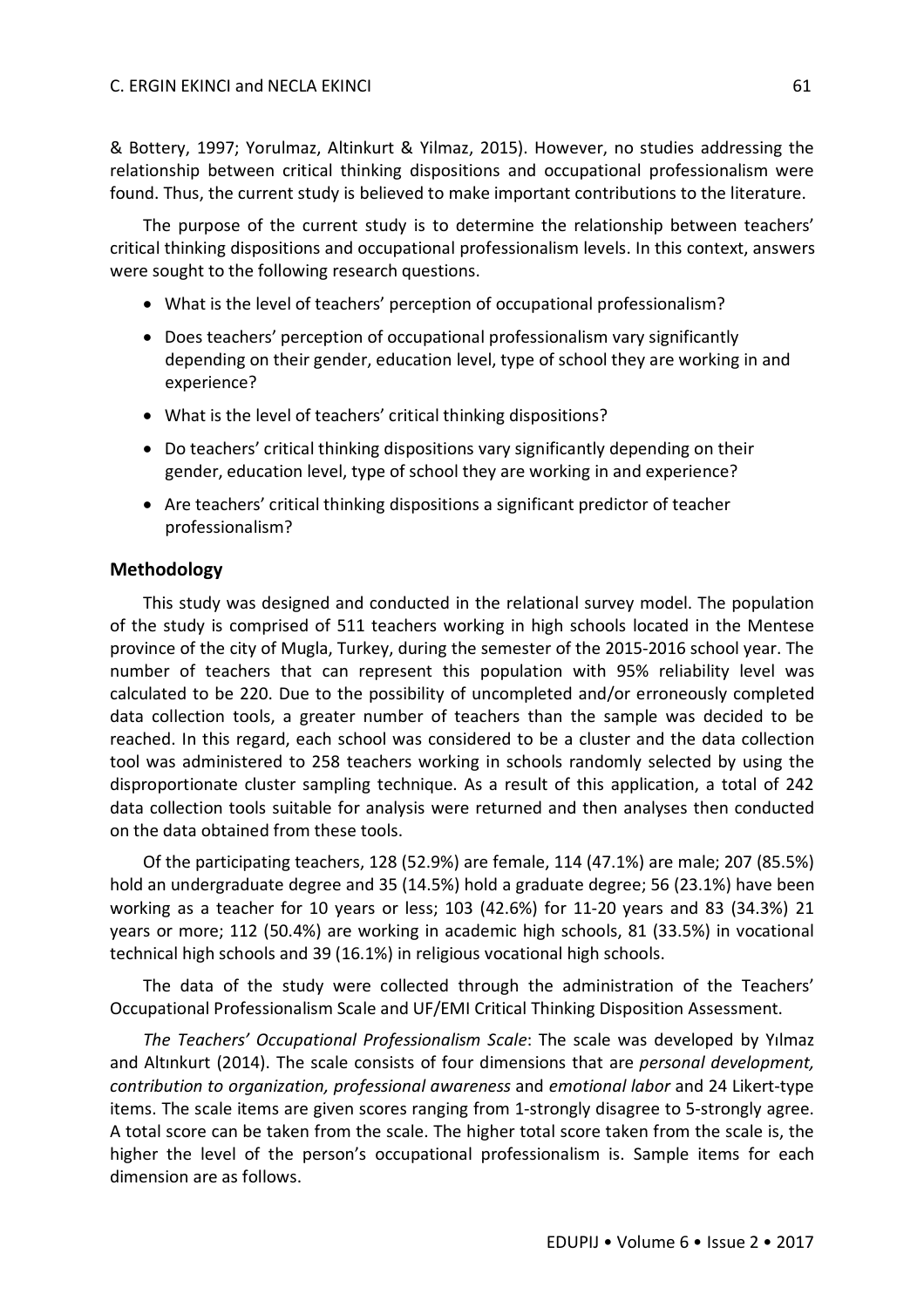| Personal development            | I follow the books about my subject area<br>I continuously read books even if they are not related to my<br>subject area                    |  |  |  |  |
|---------------------------------|---------------------------------------------------------------------------------------------------------------------------------------------|--|--|--|--|
| Contribution to<br>organization | I am willing to take part in school development-management<br>teams<br>I actively participate in social, cultural and vocational activities |  |  |  |  |
| Professional awareness          | I think that I am open to new ideas and changes<br>am aware of my professional needs                                                        |  |  |  |  |
| <b>Emotional labor</b>          | Even if I have some personal problems, I try to teach my best<br>Even if I have difficult time, I try not to reflect this to my<br>students |  |  |  |  |

The construct validity of the scale was determined through exploratory factor analysis (EFA) and confirmatory factor analysis (CFA). According to the results of EFA, the four-factor structure of the scale explains 52.2% of the total variance. The item loading values of the scale vary between .40 and .84, and of the item-total correlations between .35 and .73. The goodness of fit indices of the scale obtained with CFA are as follows:  $\chi^2$ /sd= 2.66 GFI= .82, AGFI= .78, RMSEA= .08, RMR= .05, SRMR= .08, CFI= .80, NFI= 0.72, NNFI= .77, PGFI= .67. The Cronbach Alpha internal consistency coefficients were calculated to check the reliability of the scale and it was found to be .79 for personal development, .74 for professional awareness dimension, .86 for contribution to organization, .80 for emotional labor dimension and .90 for the whole scale (Yılmaz & Altınkurt, 2014). In the current study, Cronbach Alpha internal consistency coefficients were also calculated and found to be .75 for personal development dimension, .79 for professional awareness dimension, .79 for contribution to organization, .84 for emotional labor and .90 for the whole scale.

*University of Florida Engagement, Cognitive Maturity, Innovativeness (UF-EMI): Critical Thinking Disposition Assessment:* The scale was developed by Irani et al. (2007) on the basis of Facione's study (1990) and its adaptation to Turkish was performed by Ertaş Kılıç & Şen (2014). The scale consists of three dimensions that are *engagement*, *cognitive maturity* and *innovativeness* and 25 Likert-types items. The scale items are given scores ranging from 1 strongy disagree to 5-strongly agree). Sample items for each dimension are as follows.

| Engagement                | I keep on working on things until I get them right.                  |  |  |  |  |
|---------------------------|----------------------------------------------------------------------|--|--|--|--|
|                           | I enjoy finding answers to challenging questions.                    |  |  |  |  |
|                           | I consider how my own biases affect my opinions.                     |  |  |  |  |
| <b>Cognitive Maturity</b> | I listen carefully to the opinions of others even when they disagree |  |  |  |  |
|                           | with me.                                                             |  |  |  |  |
| Innovativeness            | will go out of my way to find the right answers to a problem.        |  |  |  |  |
|                           | search for the truth even when it makes me uncomfortable.            |  |  |  |  |
|                           |                                                                      |  |  |  |  |

The construct validity of the scale was tested with confirmatory factor analysis (CFA). The data of the analysis were obtained from the application conducted with 342 high school students (9<sup>th</sup>-10<sup>th</sup> grades). One item in the scale (I may change my ideas when information conflicting with my existing ideas is given,) was excluded from the scale as no significant *t*test value was obtained for it and its variance is high (.99). The analysis results confirmed that the three-factor original structure of the scale is verified. The goodness of fit indices of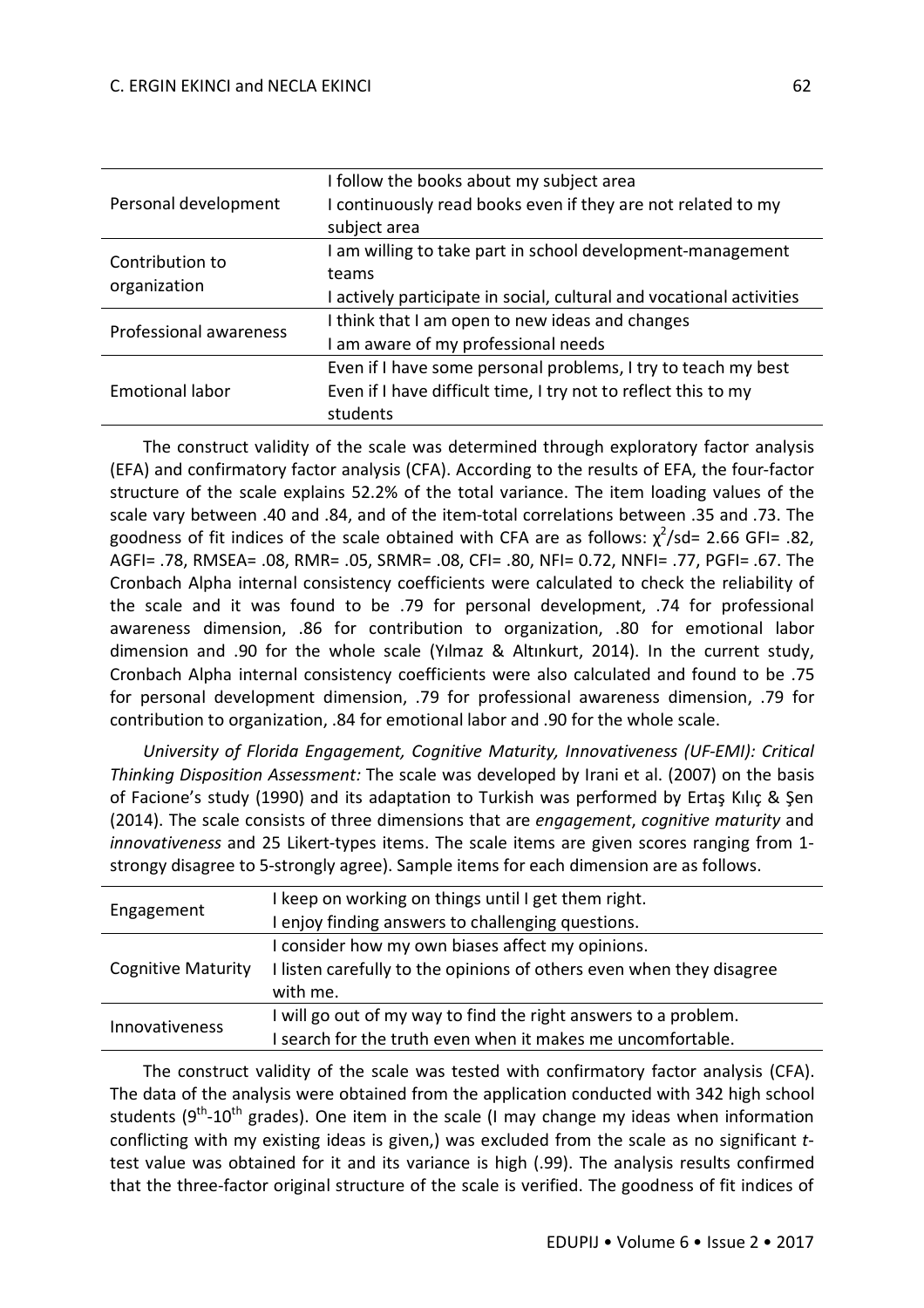the scale obtained with confirmatory factor analysis (CFA) were as follows:  $\chi^2$ /sd= 2.99 GFI= .84, AGFI= .81 RMSEA= .08, RMR= .06, SRMR= .06, CFI = .94, NFI= .91, NNFI= .94, and PGFI= .70. Cronbach Alpha internal consistency coefficients were calculated to establish reliability and found to be .88 for the engagement dimension, .70 for the cognitive maturity dimension, .73 for the innovativeness dimension and .91 for the whole scale (Ertaş Kılıç & Şen, 2014).

The adaptation of the scale was performed with the data collected from the high school students. The sample of the current study consists of high school teachers. In the literature, this scale has been frequently used in studies with different contents and conducted at different levels. In most of these studies, it was used with participants from an adult age group (undergraduate students, graduate students, teachers etc.) (e.g. Duncan, Haas & Ricketts, 2016; Stedman, & Andenoro, 2007). Though in the literature it is indicated that this scale is used with adult age groups, its adaptation to Turkish was performed by using the data collected from high school students, which was evaluated as a limitation to the current study; thus, the construct validity of the scale was tested with confirmatory factor analysis (CFA) and its reliability was tested with Cronbach Alpha internal consistency coefficient.

In this regard, first, Kaiser-Meyer-Olkin (KMO) value (.923) and Bartlett Sphericity Test value [χ2 =5372,761; sd= 741, p<0.00] were calculated in order to determine the suitability of the data for factor analysis. These values show that the data set is suitable for exploratory factor analysis. As a result of exploratory factor analysis, a three-factor structure with an eigenvalue higher than 1 and explaining 56.49% of the total variance emerged and all the items were gathered under the same dimensions as in the scale developed in the adaptation study. Factor loading values of the scale items were found to be ranging from .42 to .79 and item total correlations were found to be ranging from .44 to .71. In order to determine the reliability of the scale, Cronbach Alpha internal consistency values were calculated on the data of the current study: It was found to be .89 for the engagement dimension, .83 for the innovativeness dimension, .82 for the cognitive maturity dimension and .94 for the whole scale. Thus, the Turkish adaptation of the UF/EMI *b*y Ertaş Kılıç & Şen (2014) was confirmed to be suitable for use with an adult age groups.

Before conducting any analysis on the data collected, the raw data itself was analyzed and some amendments were made. In this regard, first improperly completed data collection tools were excluded and outlier analysis was performed. In the determination of outliers, z values were calculated. As there was no data with a z value  $\pm$ 3 and over (z< $\pm$ 3), all the data collected were included in the analyses. Whether the data display a normal distribution or not was determined by calculating skewness and kurtosis values. For all the variables, kurtosis coefficients were calculated to range from  $-.080$  to  $-.525$  and skewness coefficients were calculated to range from -.060 to -.796. As these coefficients were in the  $+1$  range, the distribution was considered to be normal.

In the analysis of the research data, descriptive statistics, *t*-test, one-way variance analysis (ANOVA) were employed. These analyses were conducted on the mean scores. For F values found to be significant, Tukey test, one of the post-hoch tests, was used. to determine the source of the difference In order to determine the effect size of the difference for t and F values found to be significant,  $\eta^2$  (eta-squared) statistics was used.  $\eta^2$  shows the variance explained by independent variables in dependent variables. When  $\eta^2$  value is in the range of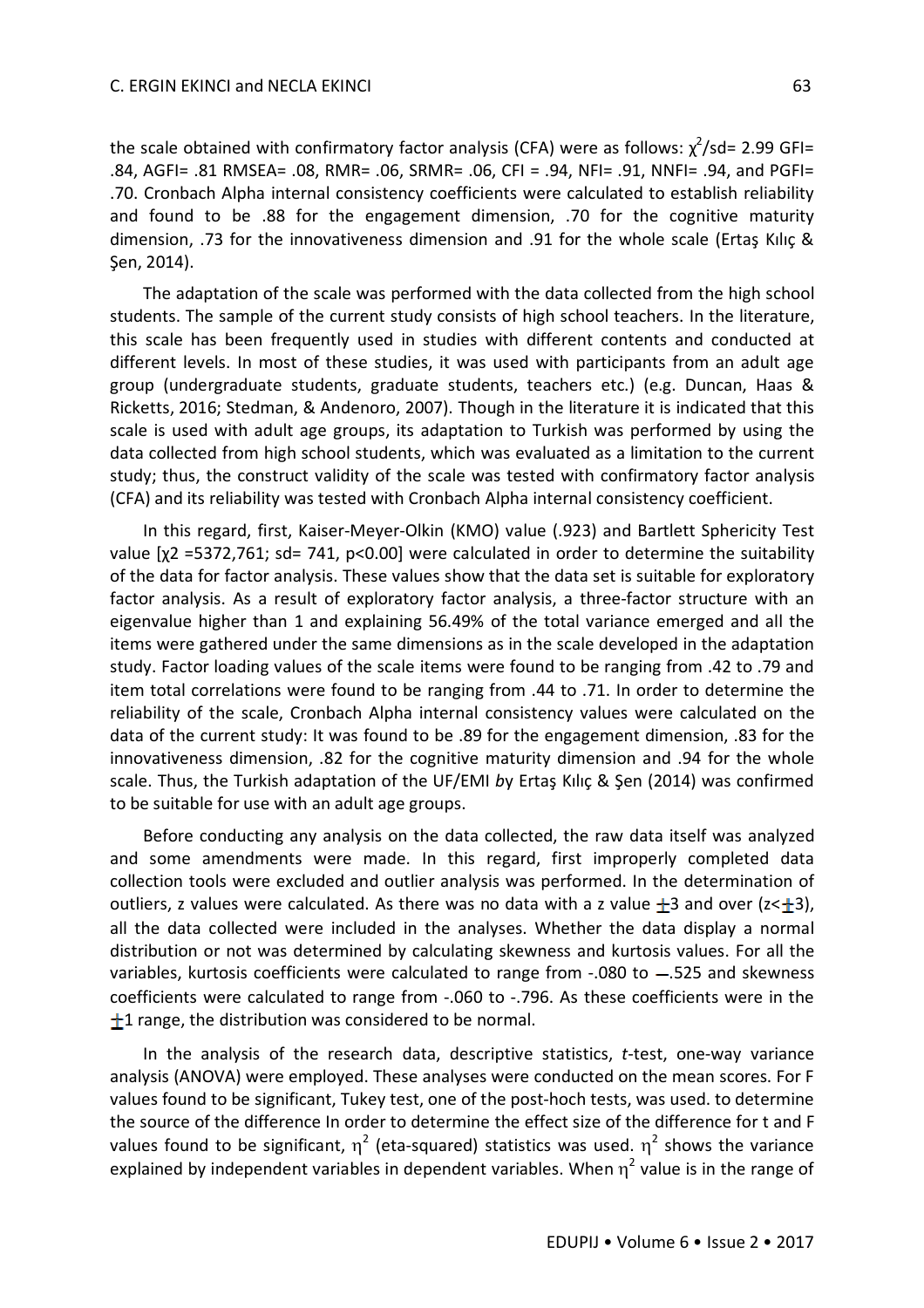.01–.05, it indicates a low effect; when it is in the range of .06–.13, it indicates a medium effect and when it is 14 or higher, it indicates a strong effect (Büyüköztürk, 2014). Multipleregression analysis was run to determine the extent to which the teachers' critical thinking dispositions predict their occupational professionalism. Prior to the regression analysis, besides the data analysis operations mentioned, the data were tested for multicollinearity. This test was conducted with variance increase factor (VIF) analysis and standardized regression coefficients (B). As the highest VIF value was calculated to be 5.19 and the highest B value was found to be .36, it was decided that there is no multicollinearity problem. A VIF value higher than 10 (Myers, 1990) or B value higher than 2 (Çokluk, 2010) indicates the existence of multicollinearity problem. The findings are discussed in reference to the relevant literature.

#### **Results**

The findings of the study are presented in the order specified by the sub-purposes of the study.

The first sub-purpose of the study is to determine the teachers' occupational professionalism perceptions and compare them according to some variables (teachers' gender, education level, school type, seniority). The teachers' general occupational professionalism perception is high (M= 3.83, SD= .50). While their perceptions of professional awareness (M= 4.21, SD = .60) and emotional labor (M= 4.12, SD= .59) are considerably high, their perceptions of contribution to organization (M= 3,58, SD= .60) and personal development (M= 3.41, SD= .74) are at the moderate level.

The teachers' occupational professionalism perceptions do not vary significantly depending on gender in terms of both the total score  $[t<sub>(240)</sub> = 1.096, p>0.05]$  and subdimension scores [personal development:  $t_{(240)}$ = .531, p>.05; professional awareness:  $t_{(240)}$ = 1.810, p>.05; contribution to organization:  $t_{(240)}$ = .532, p>.05 and emotional labor:  $t_{(240)}$ = .349, p>.05].

While the teachers' occupational professionalism perceptions do not vary significantly depending on the teachers' education (undergraduate and graduate) in the sub-dimensions of personal development, contribution to organization and emotional labor  $[t<sub>(240)</sub>] = 1.288$ , p>.05;  $t_{(240)}$ = 1.898, p>.05 and  $t_{(240)}$ = 1.374, p>.05, respectively], they vary significantly in the sub-dimension of professional awareness  $[t<sub>(240)</sub> = 2.635, p<.05]$  in favor of teachers with a graduate education (Undergraduate M= 4,17, S= ,62, Graduate M= 4,46, SD= ,42).  $\eta^2$  value showing the effect of the difference is .03.

The teachers' occupational professionalism perceptions do not vary significantly depending on the type of the school they are working in [personal development:  $F_{(2-237)}=$ .209, p>,05; professional awareness  $F_{(2-237)} = .688$ , p>,05; contribution to organization:  $F_{(2-237)}$  $_{237}$  = .460, p>,05 and emotional labor F<sub>(2-237)</sub> = .345, p>,05].

The teachers' occupational professionalism perceptions do not vary significantly depending on their seniority [personal development:  $F_{(2-237)}=$  .176, p>,05; professional awareness  $F_{(2-237)}=$  .024, p>,05; contribution to organization:  $F_{(2-237)}=$  .422, p>,05 and emotional labor  $F_{(2-237)} = 2.051$ , p>.05].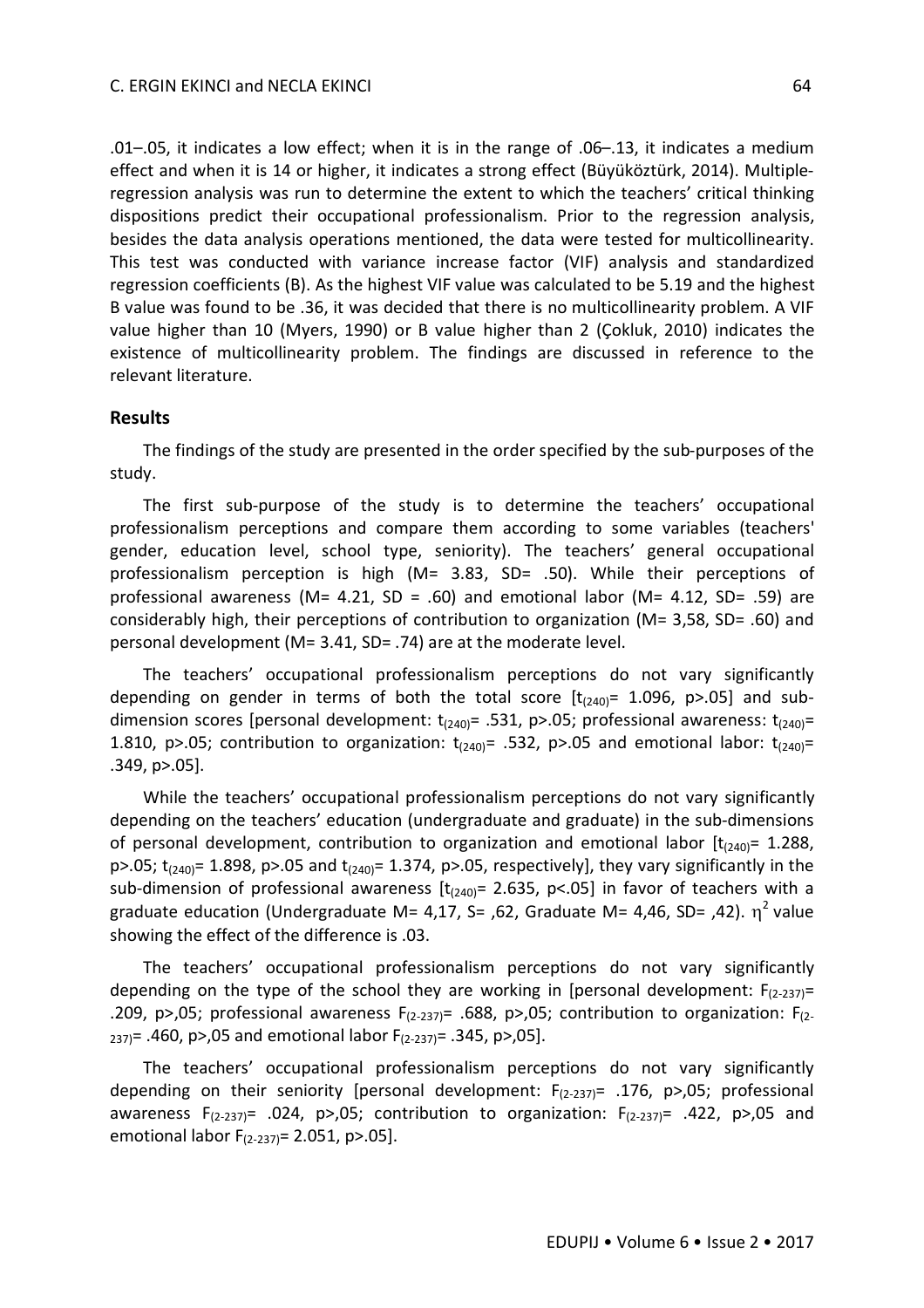The second sub-purpose of the study is to determine the teachers' critical thinking dispositions and compare them according to some variables (teachers' gender, education, school type and seniority). The teachers' critical thinking dispositions are considerably high in terms of the general score (M= 4.05, SD= .53) and scores taken from the sub-dimensions (engagement M= 4.04, SD=.55, cognitive maturity M= 4.06, SD= .57, innovativeness M= 4.03 SD= .58). The teachers' critical thinking dispositions do not vary significantly depending on gender in both the total score  $[t<sub>(240)</sub> = .50, p>0.05]$  and the scores taken for the sub-dimensions [engagement:  $t_{(240)}$ = .531, p>.05; cognitive maturity:  $t_{(240)}$ = .214, p>.05; innovativeness:  $t_{(240)}$ = .138, p>.05]. While the teachers' critical thinking dispositions do not vary significantly by education level in the sub-dimensions of cognitive maturity and innovativeness  $[t<sub>(240)</sub> = 1.571,$  $p$ >.05;  $t_{(240)}$ = 1.928,  $p$ >.05, respectively], they vary significantly in the sub-dimension of engagement  $[t<sub>(240)</sub>] = 1.571$ , p>.05] and for the whole of the scale  $[t<sub>(240)</sub>] = 2.278$ , p<.05] in favor of the graduate students (Engagement: undergraduate M= 4.02, SD= .57, graduate M= 4,19, SD=.42; General: undergraduate AO= 4.02, SD= .55, graduate M= 4,20, SD=.41).  $\eta^2$  value showing the effect size is .02 for both of the dimensions.

The teachers' critical thinking dispositions do not vary significantly depending on the type of high school they are working in (academic high schools, vocational and technical high schools, or religious vocational high schools) [engagement:  $F_{(2-237)}$ = .051, p>.05; cognitive maturity:  $F_{(2-237)} = .527$ , p>.05; innovativeness:  $F_{(2-237)} = .151$ , p>.05, respectively]. The teachers' critical thinking dispositions do not vary significantly depending on their experience [engagement:  $F_{(2-237)}= .970$ , p>.05; cognitive maturity:  $F_{(2-237)}= 2.360$ , p>.05; innovativeness: F(2-237)= .778, p>.05].

The third sub-purpose of the current study is to determine the relationships between the teachers' critical thinking dispositions and occupational professionalism perceptions. The results of the regression analyses are presented in Table 1. There are medium and positive correlations between the teachers' occupational professionalism perceptions (predicted variable) and the sub-dimensions of critical thinking dispositions (predicting variable); engagement (r= .694), innovativeness (r= .676) and cognitive maturity (r= .606). When the other variables were controlled, significant correlations were found between the teachers' occupational professionalism perceptions and the three sub-dimensions of critical thinking (engagement r= .235, innovativeness r= .138 and cognitive maturity r= .124).

| Variables            | Unstandardized<br>Coefficients |                       | Standardize<br>d<br>Coefficients | Т     | p    | Correlations |         |
|----------------------|--------------------------------|-----------------------|----------------------------------|-------|------|--------------|---------|
|                      | B                              | Std.                  | в                                |       |      | Zero-        | Partial |
|                      |                                | Error                 |                                  |       |      | order        |         |
| Constant             | 1.104                          | .180                  |                                  | 6.142 | .000 |              |         |
| Engagement           | .357                           | .096                  | .389                             | 3.728 | .000 | .694         | .235    |
| Cognitve<br>Maturity | .126                           | .065                  | .141                             | 1.928 | .055 | .606         | .124    |
| Innovativeness       | .192                           | .089                  | .223                             | 2.148 | .033 | .676         | .138    |
|                      |                                | $R = .71$ $R^2 = .50$ | $F_{(3-238)} = 81.183$ , p=.000  |       |      |              |         |

**Table 1.** Regression Analysis Results Related to Prediction of Occupational Professionalism Perceptions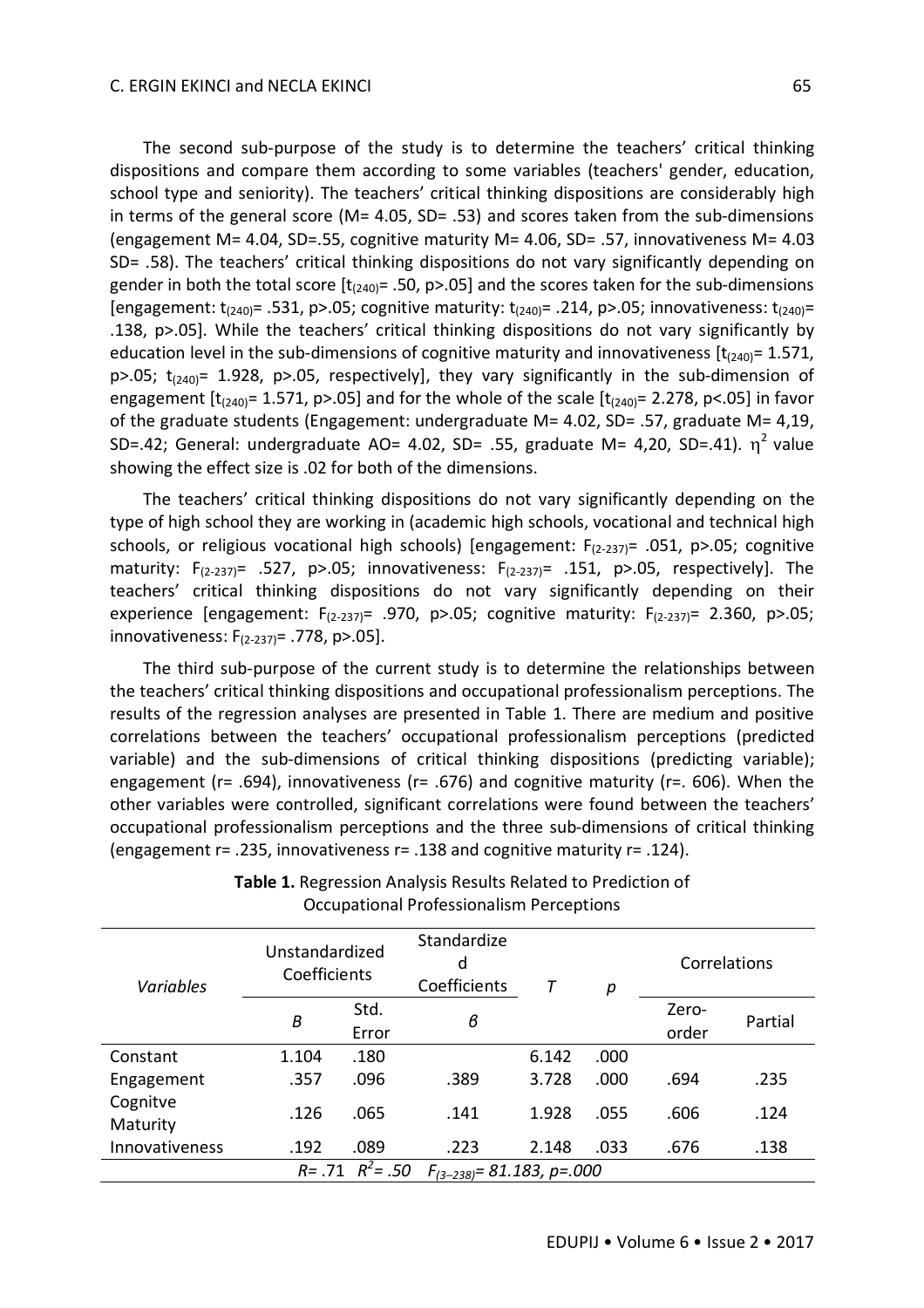All of the sub-dimensions of critical thinking dispositions together display a high level significant correlation with the teachers' occupational professionalism perceptions (R=.71,  $R^2$ =.50, p<.01). All of these dimensions together explain 50% of the variance in the teachers' occupational professionalism perceptions. According to the standardized regression coefficient (β), the predicting variables can be put into a descending order of importance in terms of their effect on the teachers' occupational professionalism perceptions as follows: engagement, innovativeness and cognitive maturity. When the results of the t-test related to significance of regression coefficients were examined, it was found that while engagement and innovativeness sub-dimensions of critical thinking are significantly influential on the teachers' occupational professionalism perceptions, the cognitive maturity sub-dimension is not.

# **Discussion and Conclusion**

The current study aimed to determine the relationship between the teachers' occupational professionalism perceptions and critical thinking dispositions. In this respect, first on the basis of the teachers' opinions, their occupational professionalism perceptions and critical thinking dispositions were determined and then they were compared in relation to some variables. Finally, it was attempted to determine the relationship between the teachers' occupational professionalism perceptions and critical thinking dispositions.

The findings related to the teachers' occupational professionalism perceptions revealed that while the teachers have considerably high levels of occupational professionalism perception in the sub-dimensions of professional awareness and emotional labor, they have relatively lower levels (close to medium level) of occupational professionalism perception in the sub-dimensions of personal development and contribution to organization. These findings concur with the findings reported in the literature on occupational professionalism (Altinkurt & Ekinci, 2016; Altinkurt, & Yilmaz, 2014; Çelik & Yılmaz, 2015; Yorulmaz et al., 2015). In light of these findings, it can be argued that teachers do not invest enough efforts to acquire up-to-date knowledge and skills required by their profession and their contribution to their organizations is relatively limited. Personal development; in terms of content, is largely related to the knowledge base of the teaching profession and constitutes the infrastructure for contribution to the institution. The knowledge base of the teaching profession consists of comprehensive content knowledge and pedagogical knowledge that can be used to teach this content knowledge effectively (Shulman, 1986, 1987). As pointed out by Freidson (1994), knowledge-based competence is the focal point of teacher professionalism and is largely the responsibility of teachers themselves. Taking this responsibility is one of the indicators of professionalism (Shantz & Prieur, 1996). Given the delineations above, it can be said that limitation of the teachers' efforts directed towards personal development can be seen as the limitation of their occupational professionalism.

In addition, continuous learning is important in ensuring and sustaining professional and personal development. There are a large number of studies in which teachers show continuous learning as the most important element of professional development (Bredeson, 2002; Day et al., 2007; Hargreaves, 2001; Webb et al, 2004). One of the basic elements of continuous learning, reading habit is at a considerably low level both among pre-service teachers (Elkatmış, 2015) and in-service teachers (Karaşahin, 2009). Therefore, the low individual effort of the teachers for their personal development is an expected result.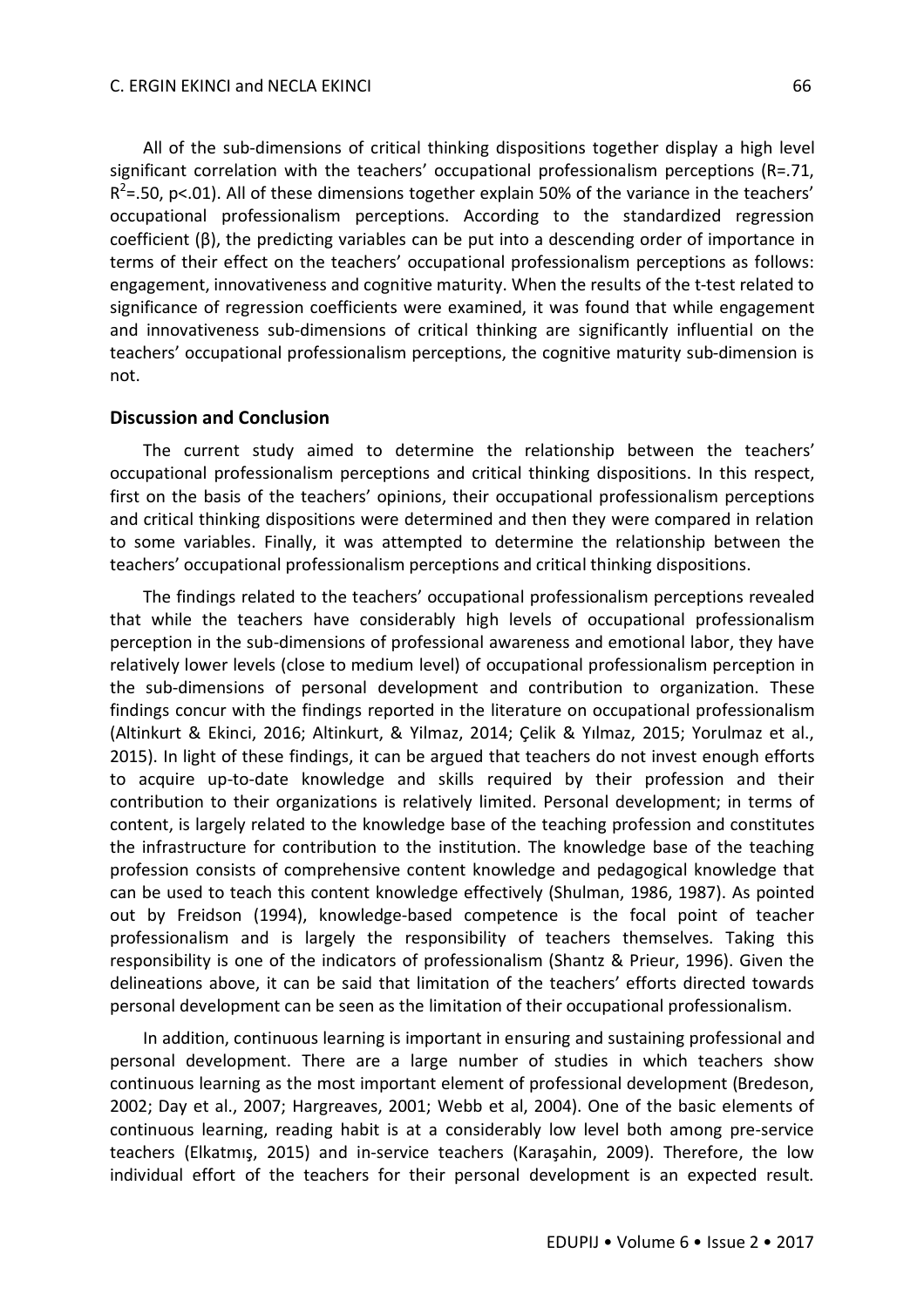Another element that can affect teachers' personal development is organizational support. In Turkey, in-service training activities designed for the personal development of teachers are centrally organized by the Ministry of National Education (MoNE, or MEB in Turkish) and participation in these activities is largely voluntary. For instance, MoNE planned 526 different types of courses within the content of in-service training in 2017. Aside from few distance courses, the number of teachers planned to participate in these courses is nearly 40 000 (Milli Eğitim Bakanlığı (MEB) [Ministry of National Education], 2017). When these numbers are compared to the total number of teachers (about a million) in Turkey, they seem to be very small. Thus, it can be said that external efforts for the personal development of teachers are also limited.

The sub-dimensions of professional awareness and emotional labor seem to be more related to utilization of the competencies possessed by teachers. In this regard, it can be argued that high levels of professional awareness and emotional labor hold a potential for a higher level of professional performance. However, low level of personal development can be seen as a limitation for the utilization of this potential.

The teachers' occupational professionalism perceptions do not vary significantly depending on gender in total mean score and in the sub-dimension mean scores (personal development, professional awareness, contribution to organization and emotional labor). Thus, it can be maintained that regardless of their gender, teachers have similar occupational professionalism perceptions. When the literature on teachers' occupational professionalism (Altınkurt & Ekinci, 2016; Altinkurt, & Yilmaz, 2014; Bayhan 2011; Çelik & Yılmaz, 2015) is examined, findings similar to that of the current study can be seen. On the other hand, in some studies, some differences are observed in the sub-dimensions of occupational professionalism. For example, Yorulmaz et al. (2015) found that teachers' occupational professionalism perceptions vary significantly in the sub-dimensions of professional awareness and emotional labor in favor of female teachers. As there are few studies focusing on teachers' occupational professionalism in Turkey, it seems not to be possible to make a gender-based generalization.

While the teachers' occupational professionalism perceptions do not vary significantly depending on education level (undergraduate or graduate) in the sub-dimensions of professional development, contribution to organization and emotional labor, they vary significantly in the sub-dimension of professional awareness. Though the effect size is small, the teachers holding a graduate degree have a higher level of professional awareness. Thus, it can be said that the teachers holding a graduate degree are more aware of their responsibilities and more open to change and development. As no other study comparing teachers' occupational professionalism on the basis of education level has been found, the findings of the current study cannot be compared with other findings in the literature.

The teachers' occupational professionalism perceptions do not vary significantly depending on the type of school they are working in (academic, vocational, or religious). No study comparing teacher professionalism among the school types at the same level of schooling has been encountered. School administrations' efforts invested for the professional development of their teachers and autonomy provided for teachers may positively affect teacher professionalism (OECD, 2016). In the schools included in the current study, school administrations do not have responsibility for the professional development of teachers. Professional development activities are centrally organized and announced to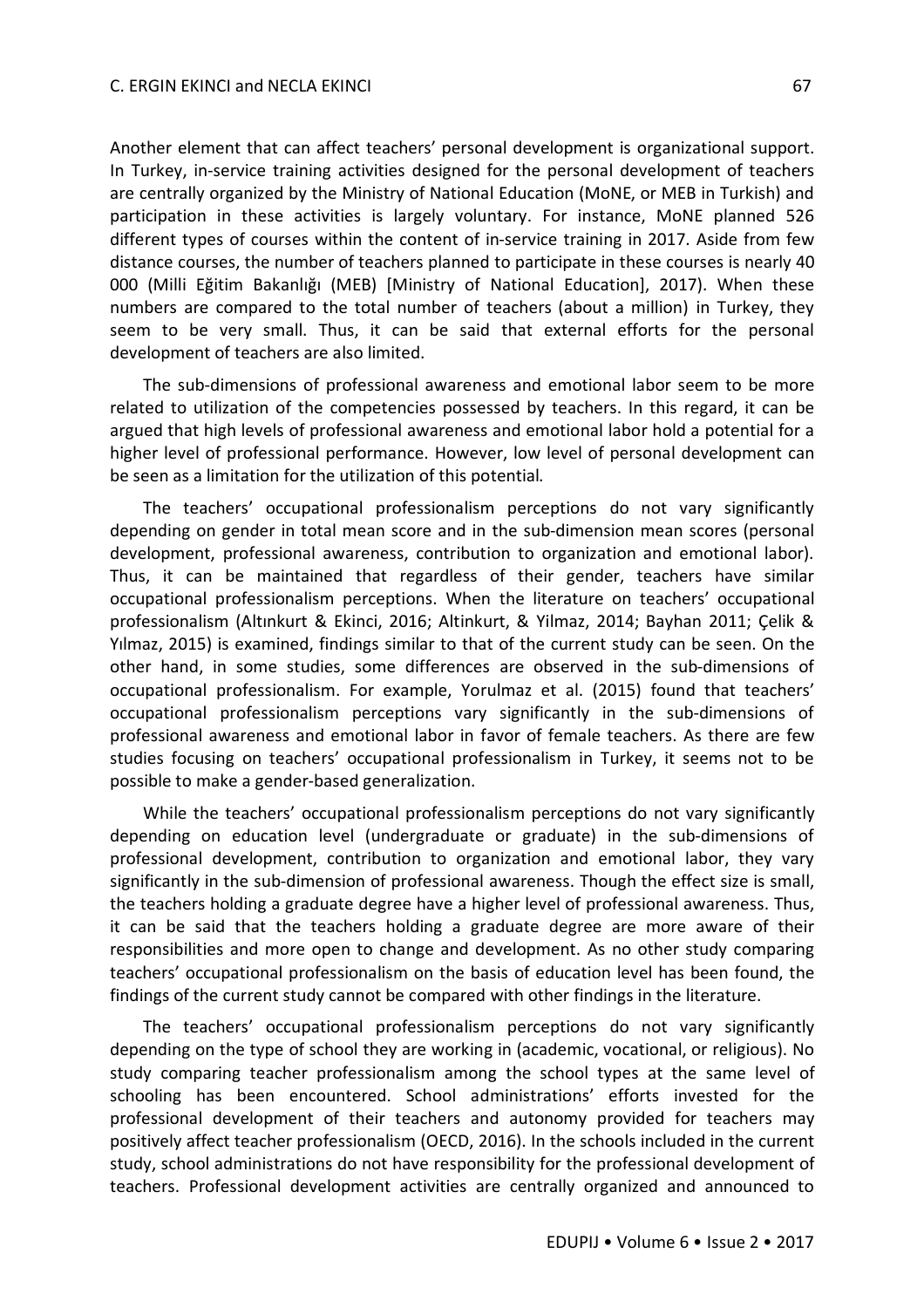#### C. ERGIN EKINCI and NECLA EKINCI 68

teachers. Teachers decide whether or not to participate in these activities on a volunteer basis. This is true for all schools. Therefore, the type of the school teachers is working in does not have a potential to affect teacher competences.

The teachers' occupational professionalism perceptions do not vary significantly depending on seniority. Thus, it can be argued that seniority does not contribute to teachers' professionalism. When teachers' professionalism is supported and a school system supportive to teachers' maintaining their profession professionally is established, then length of seniority can affect teachers' professionalism perceptions. In the schools included in the current study there is no such a school system and their school systems have very limited authorities and competences in this regard. When the research on teachers' occupational professionalism is examined (Altınkurt, & Yılmaz, 2014; Bayhan, 2011; Çelik & Yılmaz, 2015;); Yorulmaz et al., 2015), it is seen that mostly it is emphasized that seniority does not lead to a difference in teachers' professionalism perceptions.

Findings related to teachers' critical thinking dispositions show that the teachers' critical thinking dispositions are considerably high both in total and in the sub-dimensions (engagement, cognitive maturity and innovativeness). When the research looking at critical thinking dispositions of teachers and pre-service teachers in Turkey is examined, it is seen that critical thinking dispositions in general are not as high as the critical thinking dispositions found in the current study; they were found to be medium in some studies (e.g. Coskun & Altinkurt, 2016; Koçak, Kurtlu & Epçaçan, 2015; Korkmaz, 2009; Kürüm, 2002;) and to be low in some other studies (e.g., Akgun & Duruk, 2016; Alkın-Şahin et al., 2013; Alkın-Şahin, et al., 2016; Alper, 2010; Bakır , 2015; Beşoluk & Önder, 2010; Çiçek-Sağlam & Büyükuysal, 2013; Korkmaz, 2009; Şen, 2009; Şengül & Üstündağ, 2009; Yakar, Altındağ & Kaya, 2010).

As known, though the existence and level of critical thinking skills/abilities are a prerequisite for thinking, they are not enough for the occurrence of critical thinking. Research shows that though many people have these skills, they do not employ or are not that willing to employ them in many cases. This might be because of the inadequate development of some dispositions in these people (Perkins et al., 1991; Tishman, et al., 1993) and with increasing level of critical thinking dispositions, critical thinking skills can be used to a greater extent (Irani et al., 2007). High level of critical thinking dispositions of the teachers participating in the current study; that is, their eagerness to think critically indicates a potential for the utilization of their critical thinking skills. For teachers' critical thinking dispositions to have a critical thinking potential, their critical thinking knowledge and skills and pedagogical competences necessary to employ these skills and knowledge for classroom activities should be developed. In a limited number of studies conducted on teachers' critical thinking skills in Turkey (e.g. Acun, Demir & Göz, 2010; Akar 2007; Narin & Aybek*,* 2010; Şendağ & Odabaşı, 2009;), it was found that teachers' critical thinking skills are at medium or low levels. In the curricula in effect in Turkey since 2005, critical thinking is among the common skills to be imparted in all the courses. Thus, critical thinking and reflecting it into classroom activities are viewed to be a part of teacher competences. Though in the current study it seems that the teachers can be more competent in terms of critical thinking, when evaluated together with the findings of other similar research, it is clear that there is a general inadequacy in terms of critical thinking.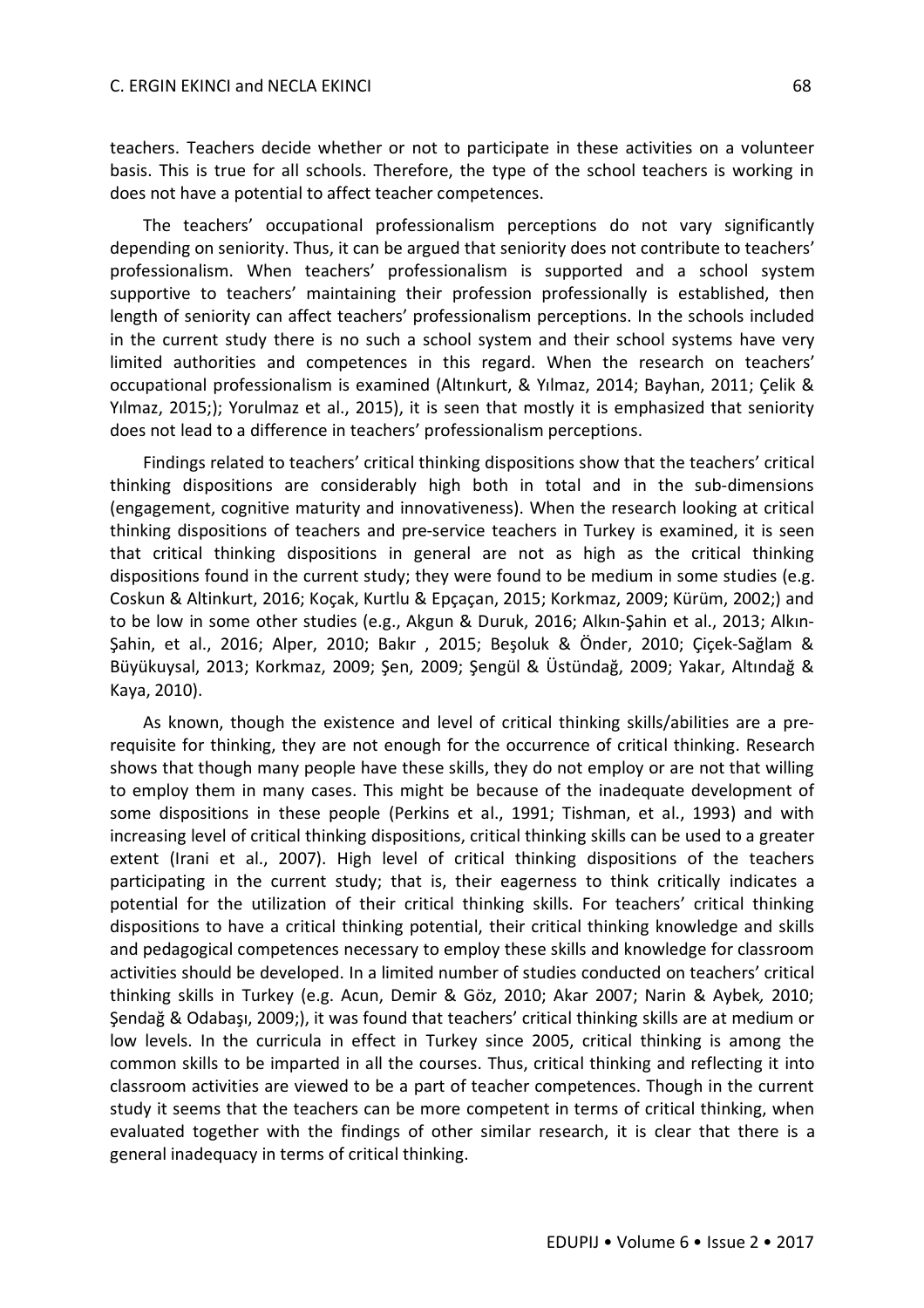#### C. ERGIN EKINCI and NECLA EKINCI 69

The teachers' critical thinking dispositions both in general and in the sub-dimensions (engagement, cognitive maturity, and innovativeness) do not vary significantly depending on gender. Thus, gender-related characteristics seem to be not influential on critical thinking dispositions. Findings of a large number of studies conducted with in-service teachers or preservice teachers (e.g. Bakır, 2015; Coşkun, 2013; Coskun & Altinkurt, 2016; Fırat Durdukoca & Arıbaş, 2010; Gök & Erdoğan, 2011; Koçak, et al. 2015; Kuvaç & Koç, 2014; Şen, 2009; Tural & Seçgin, 2012;), are consistent with the findings of the current study. A relatively smaller amount of research found that teachers' critical thinking dispositions vary significantly depending on gender. In some of these studies (e.g., Bilen, Ercan & Akçaozoglu, 2013), the difference is in favor of females and in very few of them (e.g., Oğuz &Sarıçam 2016; Yüksel & Alcı, 2012) it is in favor of males. Facione et al. (1995) found that female university students are more prone to cognitive maturity than male students.

While the teachers' critical thinking dispositions do not vary significantly depending on education level (undergraduate 85.5% and graduate 14.5%) in the sub-dimensions of cognitive maturity and innovativeness, they do vary in general and the sub-dimension of engagement. Though the effect size is not high, this difference is in favor of the teachers with a graduate degree. This result seems to be important as it shows the direction of the relationship between critical thinking and education level and provides insights into the benefits of graduate education. However, in Turkey, there is no regulation encouraging teachers to have graduate education. Therefore, there is almost no study using education level as a variable. For instance, the findings reported by Korkmaz (2009) support the findings of the current study. King, Wood & Mines (1990) studied 40 college seniors and 40 graduate students; they found significant main effects for educational level - graduate students scored higher than undergraduates.

The type of the school teachers is working in (academic high school, vocational and technical high school, and religious vocational high school) was found to have no effect on their critical thinking dispositions. The factors determining critical thinking dispositions seem to be more related to personal qualifications and the place of critical thinking in educational programs than the structure and functioning of the school. As no study comparing teacher professionalism among the school types at the same level of schooling was encountered, it is not possible to compare the findings of the current study in this regard with other studies.

The teachers' critical thinking dispositions do not vary significantly depending on seniority. This finding of the current study concurs with other studies (Alkın-Şahin et al., 2016; Korkmaz, 2009). Critical thinking dispositions and skills can be imparted through education to a large extent and they can be used in suitable environments. Utilization of critical thinking-based activities for longer times in classes might improve competences involved in critical thinking. On the basis of this assumption, teachers with more experience are expected to have higher level of critical thinking dispositions. However, this seems to be not true for the teachers participating in the current study.

When the findings of the current study related to relationships between the teachers' occupational professionalism perceptions and critical thinking dispositions are examined, it is seen that there are medium and positive correlations between the teachers' occupational professionalism perceptions (predicted variable) and the sub-dimensions of critical thinking (predicting variable) (engagement, innovativeness and cognitive maturity). All the dimensions of critical thinking together explain 50% of the variance concerning the teachers'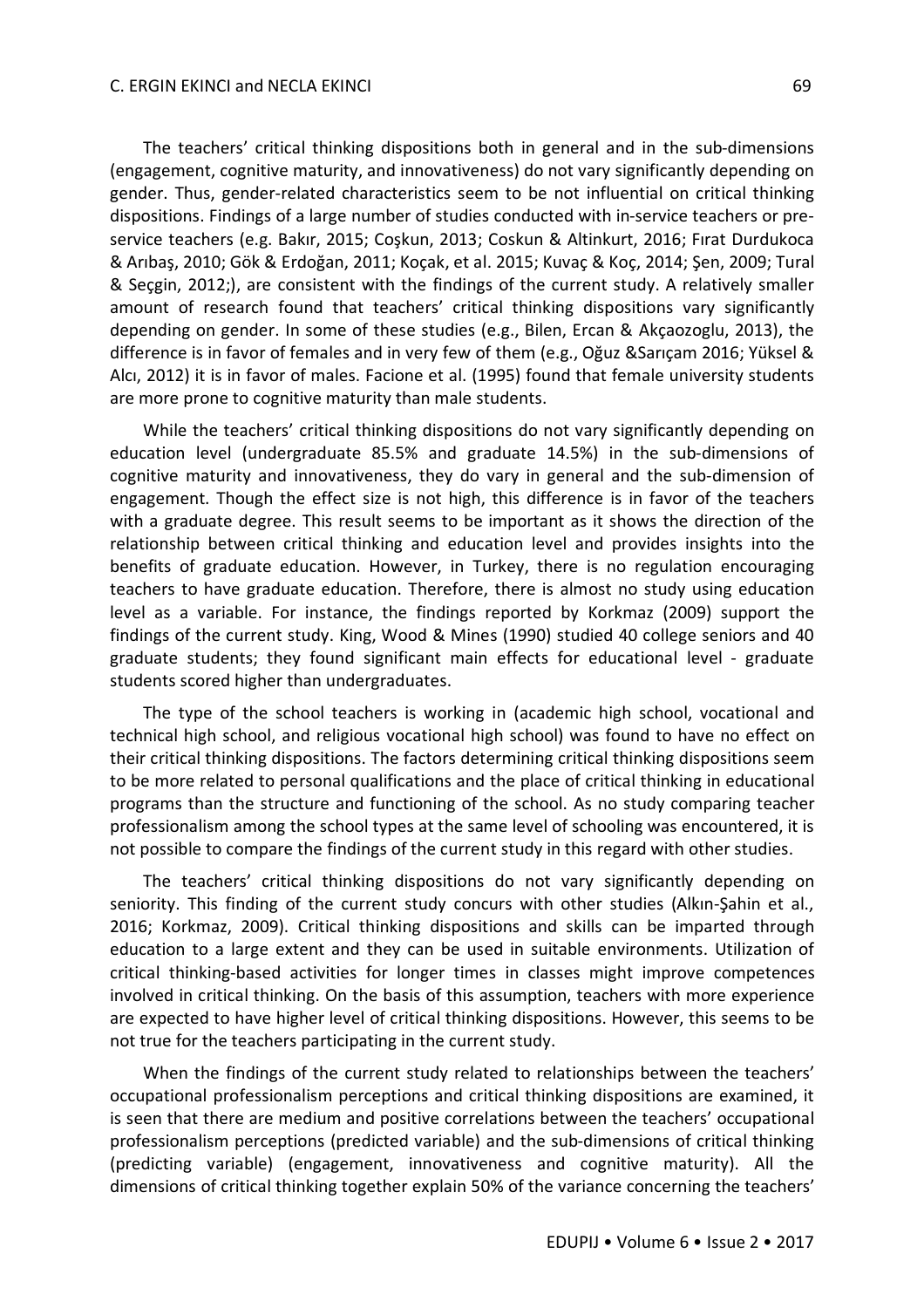occupational professionalism perceptions. In light of this finding, it can be contended that with teachers' increasing dispositions to use their critical thinking knowledge and skills, the teachers' professionalism can also increase. In this regard, the level of teachers' critical thinking dispositions can be seen as an important element of their professional competences. Yet, as there is no study found in the literature exploring the relationship between teachers' critical thinking dispositions and occupational professionalism perceptions, it is not possible to compare these findings of the current study with other studies. Thus, it should be noted that the following evaluation is made within this limitation. There are some studies investigating the relationships between professionalism and critical thinking in fields other than education. The findings reported by these studies seem to support the finding of the current study. For instance, significant relationships were determined between the critical thinking skills and professionalism perceptions of students attending four different nursing undergraduate programs (Brooks & Shepherd, 1992;) between nursing professionalism and critical thinking dispositions (Park (2015), and between teachers' critical thinking dispositions and professional values (Alkın-Şahin et al., 2016).

As known, critical thinking dispositions are closely associated with the desire and tendency to use personal qualifications such as curiosity, open mindedness, systematicity, analyticality, maturity, self-confidence, and seeking truth (Facione et al., 1994). The results of the research show that the basic elements of teacher professionalism (knowledge, skills and professional dispositions) are not independent of the personal characteristics such as professional values, commitment, attitudes, beliefs, interest, and ethics, etc. Among these elements, professional dispositions correspond to teacher professionalism's sub-dimensions of professional awareness and emotional labor in the current study. For which reasons teachers will use their knowledge and skills are associated with the quality of their professional dispositions. Professional dispositions reflect an intentional pattern of behavior and mind that is oriented towards achieving professionalism (National Council for Accreditation of Teacher Education [NCATE], 2008). Therefore, teacher dispositions are as important as pedagogical skills and content knowledge in helping students learn (Beverly, Santos, & Kyger, 2006). The importance of teachers' professional dispositions arises from research findings showing a strong relationship between dispositions and the quality of student learning (Notar, Riley, Taylor, Thornburg, & Cargill, 2009). Furthermore, professional dispositions of teachers not only affect the behaviors related to effective classroom teaching but also professional interactions as well (Beverly et al., 2006). Given the delineations above, it can be argued that teachers critical thinking dispositions might have affected their professional dispositions.

Critical thinking dispositions also reflect an orientation towards how to use knowledge base of teaching (pedagogical and content knowledge). Hence, the extent of possessing the aforementioned personal characteristics can be seen as an indicator of how individuals will use their skills. In a sense, these characteristics bestow teachers with the freedom to use their pedagogical and content competences (knowledge and skills) as they wish. This autonomy provided by critical thinking dispositions for individuals also supports the formation of organizational autonomy (Hunter, 2009). When teacher autonomy supportive environments are generated, then teachers' critical thinking dispositions will be directed towards finding original solutions based on thinking rather than routine solutions to problems encountered. In other words, critical thinking disposition has the potential of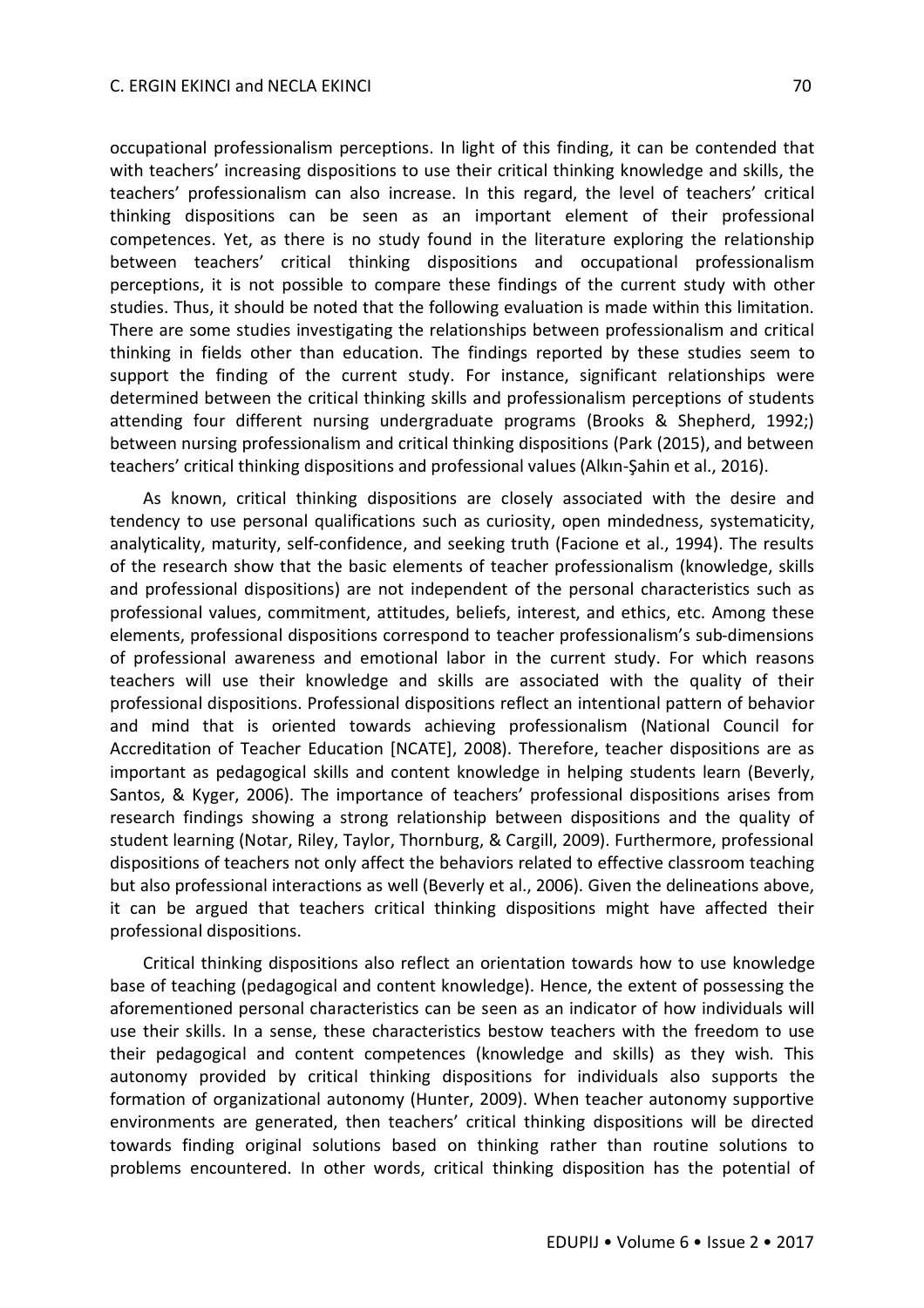making teacher professionalism a thinking-based competence. Thus, the high level of critical thinking dispositions of the teachers involved in the current study should be evaluated from this perspective. Accordingly, rather than telling teachers what to do and how to do, they should be promoted to develop their professional dispositions related to what and how to do on the basis of critical thinking.

It is of great importance to convert the personal professionalism based on the aforementioned personal characteristics and dispositions (competences) into a collective professionalism serving the common objectives of the school. This conversion relies on both leadership-based efforts of education and school administrators and transformation of school systems from bureaucracy-based structures into teacher professionalism-based structures.

It can be concluded that: (a) The teachers' critical thinking dispositions are high. (b) While the teachers have a high level of professionalism perceptions in the sub-dimensions of occupational awareness and emotional labor, they have a medium level of professionalism perceptions in the sub-dimensions of contribution to organization and personal development;(c) The teachers' education level is influential both on their critical thinking dispositions and on their occupational professionalism perceptions; (d) The teachers' critical thinking dispositions are an important predictor of their occupational professionalism perceptions.

In light of the results of the study, the following recommendations can be made: (1) For teachers' personal and professional development to be turned into a professional disposition, the responsibility of professional development should be placed on teachers' shoulders and mechanisms to support teachers' attempts in this direction should be established; (2) By putting a greater emphasis on the development of teachers' critical thinking skills and dispositions during their pre-service education, critical thinking can be made a part of teachers' personal competences; (3) It is not possible to manage professional teachers with amateur school principals. Therefore, in order to obtain the expected benefits from the teacher professionalism, regulations should be introduced to turn education and school administration into a professional occupation; (4) For the provision of teacher professionalism and ensuring its development, first, education and school system should be constructed on the basis of teacher professionalism.

#### **Notes**

#### Corresponding author: C. ERGIN EKINCI

This article is an extended version of a paper presented at the 4th International Symposium on New Issues in Teacher Education (ISNITE 2016), August 30 – September 01, 2016, University of Eastern Finland, Savonlinna, Finland.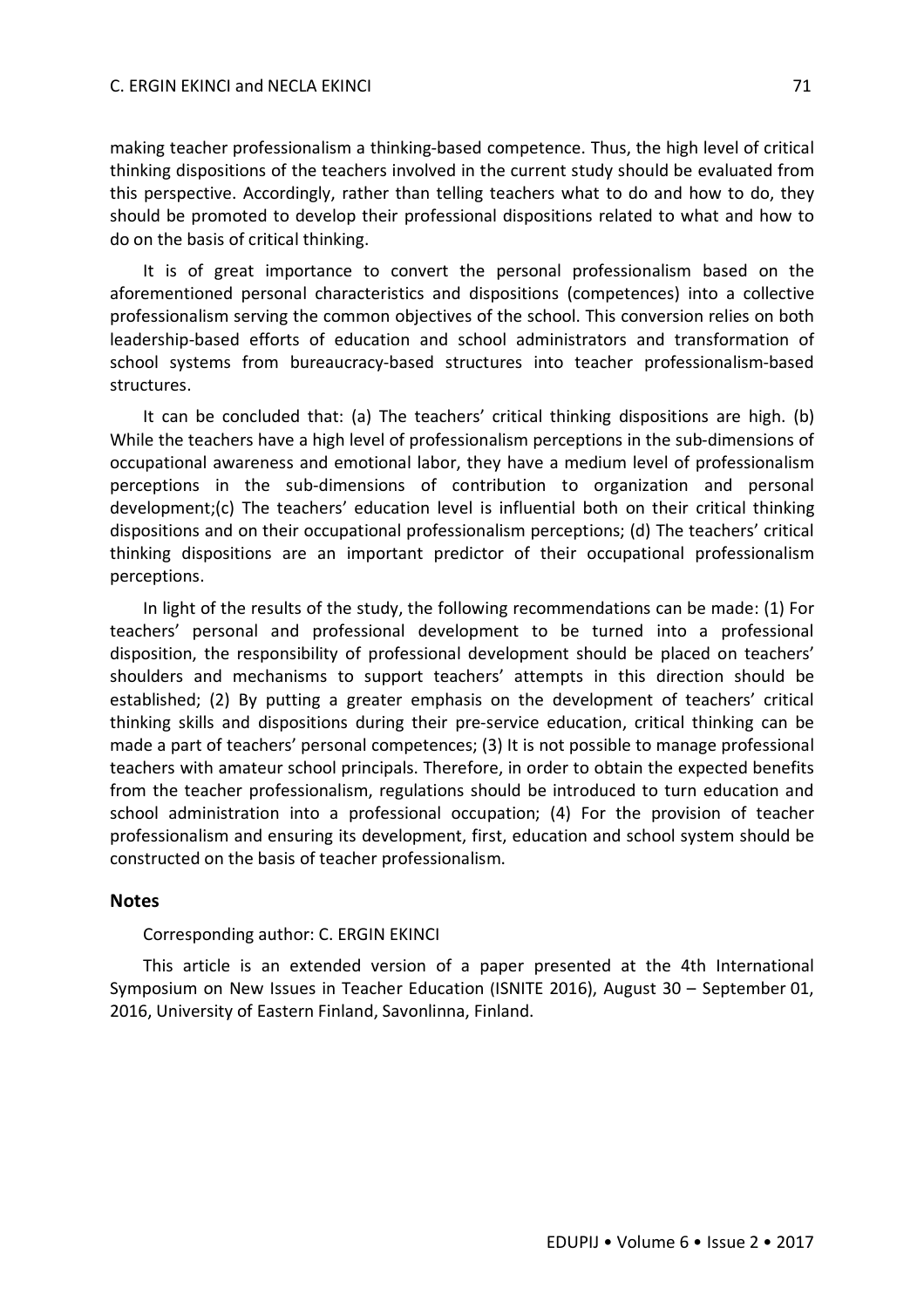### **References**

- Acun, İ., Demir, M., & Göz, N. L. (2010). The Relationship Between Student Teachers' Citizenship Skills and Critical Thinking Skills. *Journal of Social Studies Education Research, 1*(1), 107-123.
- Akar, Ü. (2007*). Öğretmen Adaylarının Bilimsel Süreç Becerileri ve Eleştirel Düşünme Beceri Düzeyleri Arasındaki İlişki* (Unpublished Master's Thesis). Afyon Kocatepe University, Social Sciences Institute.
- Akgun, A., & Duruk, U. (2016). The Investigation of Preservice Science Teachers' Critical Thinking Dispositions in the Context of Personal and Social Factors. *Science Education International, 27*(1) , 3-15.
- Alkın-Şahin, S., Tunca, N., Altınkurt, Y., & Yılmaz, K. (2016). The relationship between professional values and critical thinking disposition of science-technology and mathematics teachers. *Eurasia Journal of Mathematics, Science & Technology Education, 12*(1), 25-40.
- Alkın-Şahin, S., Tunca, N., & Ulubey, Ö. (2013). *The relationship between preservice teachers' educational beliefs and critical thinking tendencies*. Paper presented at the European Conference on Curriculum Studies. Future Directions: Uncertainty and Possibility. University of Minho. Portugal-Braga.
- Alper, A. (2010). Critical thinking disposition of pre-service teachers. *Education and Science, 35*(158), 14-27.
- Altinkurt, Y., & Ekinci, C. E. (2016). Examining the relationships between occupational professionalism and organizational cynicism of teachers. *Educational Process: International Journal, 5*(3), 236-253.
- Altinkurt, Y., & Yilmaz, K. (2014). Relationship between occupational professionalism of teachers and their job satisfaction. *Sakarya University Journal of Education*, *4*(2), 57- 71.
- Anderson, F. (2012). *The construction of professionalism in vocational education and training in Ireland: a mixed methods study of trainers' roles and professional development in the workplace* (Unpublished Doctoral Dissertation). Dublin City University.
- Anderson, T. (2008). Towards a theory of online learning. In T. Anderson (Ed.), *Theory and practice of online learning* (pp. 45-74). Athabasca, Alberta, Canada: AU Press.
- Bailin, S. (2002). Critical thinking and science education. *Science & Education, 11*(4), 361-375.
- Bailin, S., Case, R., Coombs, J. R., & Daniels, L. B. (1999). Conceptualizing critical thinking. *Journal of Curriculum Studies, 31*(3), 285-302.
- Bakır, S. (2015). Critical thinking dispositions of pre-service teachers. *Educational Research and Reviews*, *10*(2), 225-233.
- Barak, M., & Shakhman, L. (2008). Fostering higher-order thinking in science class: teachers' reflections. *Teachers and Teaching*, *14*(3), 191-208.
- Barber, M., & Mourshed, M. (2007). How the world's best-performing school systems come out on top (Mickinsey report 2007). McKinsey & Company, McKinsey on Society. Retrieved **from the contract of the contract of the contract of the contract of the contract of the contract of the contract of the contract of the contract of the contract of the contract of the contract of the contract o**

http://mckinseyonsociety.com/downloads/reports/Education/Worlds\_School\_Systems \_Final.pdf

Bayhan, G. (2011). *Öğretmenlerin Profesyonelliğinin İncelenmesi* (Unpublished Doctoral Dissertation). Marmara University, Educational Sciences Institute, Istanbul.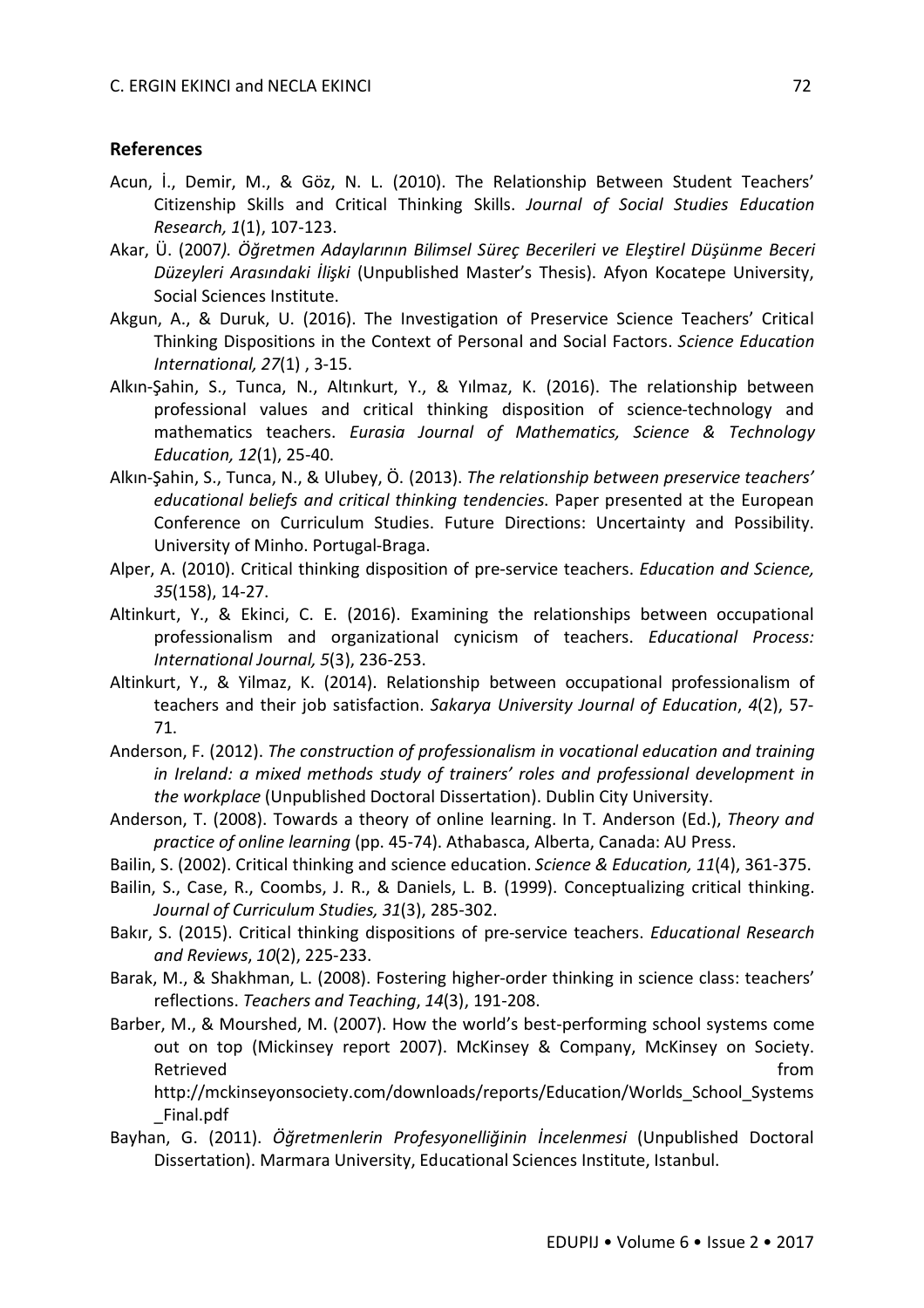- Beşoluk, Ş., & Önder, İ. (2010). Investigation of teacher candidates' learning approaches, learning styles and critical thinking dispositions. *Elementary Education Online, 9*(2), 679-693.
- Beverly, C., Santos, K., & Kyger, M. (2006). Developing and integrating a professional disposition curriculum into a special education teacher preparation program. *Teacher Education and Special Education, 29*(1), 26-31.
- Bilen, K., Ercan, O., & Akcaozoglu, E. (2013). Identification of Critical Thinking Dispositions of Teacher Candidates. *Anthropologist, 16*(3), 435-448.
- Bousted, M., & Johnson, M. (2005). What will it take for teachers to become "new" professionals? *Education Review, 18*(2), 17-22.
- Bredeson, P. V. (2002). The architecture of professional development: Materials, messages and meaning. *International Journal of Educational Research, 37*(8), 661-675.
- Brooks, K. L., &. Shepherd, J. M. (1992). Professionalism versus general critical thinking abilities of senior nursing students in four types of nursing curricula. *Journal of Professional Nursing, 8*(2), 87-95.
- Brungardt, C. (2011). The intersection between soft skill development and leadership education. *Journal of Leadership Education, 10*(1), 1-22.
- Büyüköztürk, Ş. (2014). *Sosyal bilimler için veri analizi el kitabi.* Ankara: Pegem Akademi.
- Cerit, Y. (2012). The relationship between bureaucratic school structure and classroom teachers' professional behaviors*. Educational Administration: Theory and Practice, 18*(4), 497-521.
- Common Core State Standards. (2009). http://www.corestandards.org/
- Coşkun, M. K. (2013). Critical thinking level and dispositions of pre-service teachers of religious culture and ethics knowledge. *Ataturk University Journal of the Institute of Social Sciences, 17*(1), 143-162.
- Coskun, M. V., & Altinkurt, Y. (2016). The Relationship between Values and Critical Thinking Dispositions of Pre-Service Teachers. *Educational Process: International Journal, 5*(4), 298-312.
- Crawford, P., Lang, S., Fink, W., Dalton, R., & Fielitz, L. (2011). *Comparative Analysis of Soft Skills: What is Important for New Graduates?* Washington, DC: Association of Public and Land-grant Universities.
- Çelik, M., & Yılmaz, K. (2015). Öğretmenlerin mesleki profesyonelliği ile tükenmişlikleri arasındaki ilişki. *Sakarya Üniversitesi Eğitim Fakültesi Dergisi, 30, 102-131*
- Çiçek-Sağlam, A., & Büyükuysal, E. (2013). Critical thinking levels of senior students at education faculties and their views on obstacles to critical thinking. *International Journal of Human Sciences, 10*(1), 258-278.
- Çokluk, Ö. (2010). Logistic regression: Concept and application. *Educational Sciences: Theory & Practice, 10*(3), 1357-1407.
- Day, C., Flores, M. A., & Viana, I. (2007). Effects of national policies on teachers' sense of professionalism: Findings from an empirical study in Portugal and in England, European. *Journal of Teacher Education*, *30*(3), 249-265.
- Duncan, D. W., Haas. R., & Ricketts, J. (2016). Comparing Critical Thinking Dispositions of Students Enrolled in a College Level Global Seminar Course*. Journal of International Agricultural and Extension Education, 23*(2).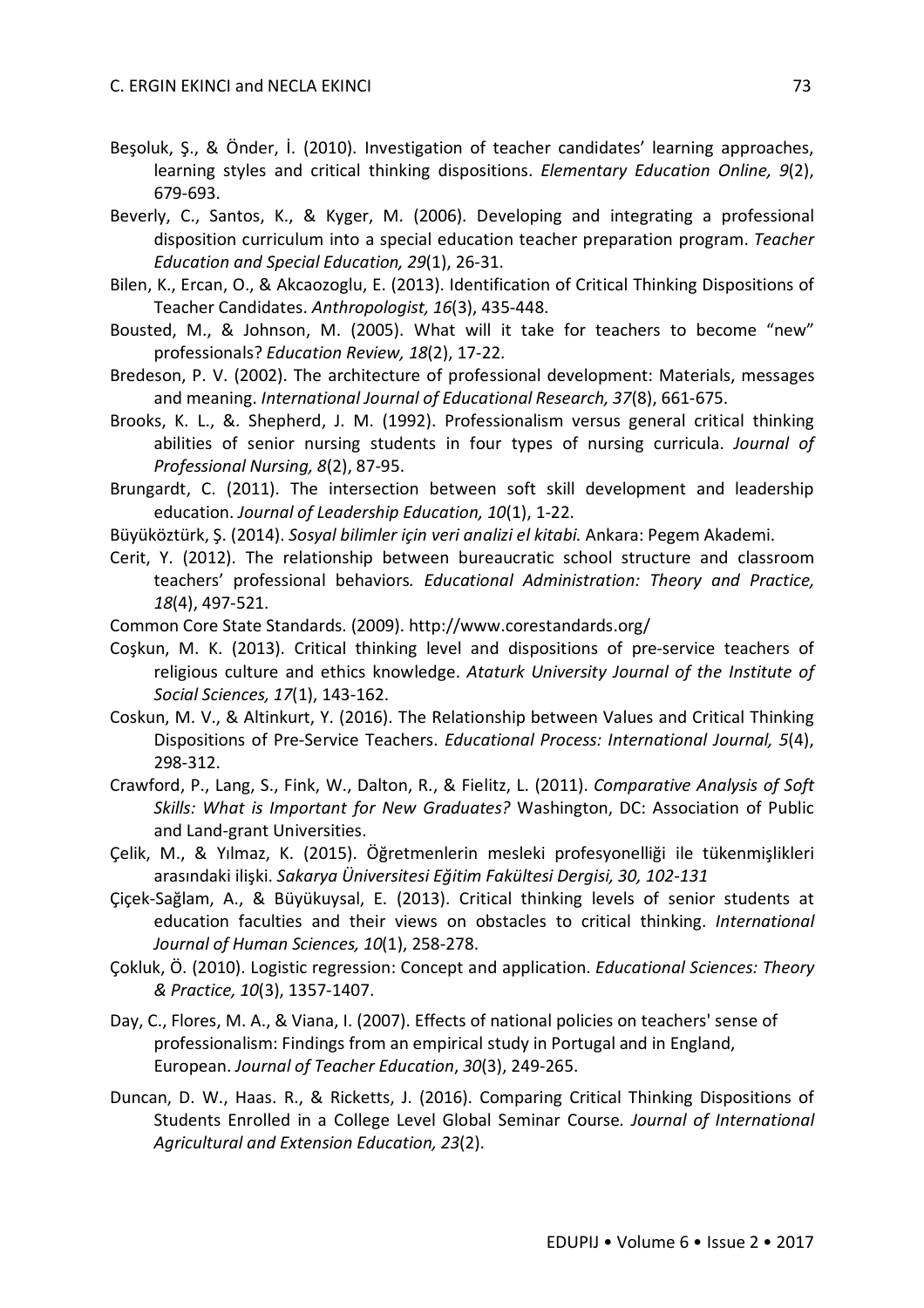- Eğitim Reformu Girişimi. (2013). Eğitim İzleme Raporu 2013. Retrieved from http://www.egitimreformugirisimi.org/wp-content/uploads/2017/03/ERG\_EIR-2013.pdf
- Elkatmış, M. (2015). Sınıf Öğretmeni Adaylarının Okuma İlgi ve Alışkanlıkları *Kastamonu Üniversitesi Kastamonu Eğitim Dergisi, 23*(3), 1223-1240.
- Ennis, R. H. (1985). A logical basis for measuring critical thinking skills. *Educational Leadership, 43*(2), 44-48.
- Ennis, R. H. (1987). A taxonomy of critical thinking dispositions and abilities. In Baron, J. B., & Sternberg, R. J. (Eds.), *Teaching thinking skills: Theory and practice* (pp. 9-26). New York, NY: W H Freeman.
- Ertaş-Kılıç, H., & Şen, A. İ. (2014). UF/EMI Eleştirel Düşünme Eğilimi Ölçeğini Türkçeye Uyarlama Çalışması. *Eğitim ve Bilim, 39*(176), 1-12.
- Evans, L. (2008). Professionalism, professionality and professional development. *British Journal of Educational Studies*, *56*(1), 20-38.
- Evans, L. (2011). The 'shape' of teacher professionalism in England: Professional standards, performance management, professional development and the changes proposed in the 2010 White Paper. *British Educational Research Journal, 37*(5), 851-887.
- Evetts, J. (2013). Professionalism: Value and ideology. *Current Sociology, 61*(5-6), 778-796.
- Facione, N. C., Facione, P. A., & Sanchez, C. A. (1994). Critical thinking disposition as a measure of competent clinical judgment: The development of the California Critical Thinking Disposition Inventory. *Journal of Nursing Education*, *33*(8), 345-350.
- Facione, P. A. (1990). *Critical thinking: A statement of expert consensus for purposes of educational assessment and instruction*. Millbrae, CA: The California Academic Press.
- Facione, P. A. (1998). Critical Thinking: What It Is and Why It Counts. Insight Assessment Retrieved from https://www.slideshare.net/adindasafrini/critical-thinking-what-it-isand-why-it-counts.
- Facione, P. A. (2000). The disposition toward critical thinking: Its character, measurement, and relation to critical thinking skill. *Informal Logic, 20*(1), 61-84.
- Facione, P. A. (2015)*. "Critical Thinking: What It is and Why it Counts*" *2015 update*. Retrieved from: www.insightassessment.com
- Facione, P. A., Giancarlo, C. A., Facione, N. C., & Gainen, J. (1995). The disposition toward critical thinking. *Journal of General Education, 44*(1), 1-25.
- Fırat Durdukoca, Ş., & Arıbaş, S. (2010, May). *İnönü Üniversitesi eğitim fakültesi sınıf öğretmenliği öğretmen adaylarının sahip oldukları öğrenme stillerinin farklı değişkenlere göre değerlendirilmesi.* Paper presented at 9. Ulusal Sınıf Öğretmenliği Eğitimi Sempozyumu (517-523), 20 -22 Mayıs 2010, Elazıg.
- Freidson, E. (1994). *Professionalism reborn: Theory, prophecy and policy.* Cambridge: Policy Press.
- Gamble, J. (2010). *Teacher professionalism: A literature review.* JET Education Services. Johannesburg: JET. Retrieved from http://www.jet.org.za/resources/Teacher%20professionalism%20a%20literature%20re view.pdf/view
- Gök, B., & Erdoğan T. (2011). The investigation of the creative thinking levels and the critical thinking disposition of pre-service elementary teachers. *Ankara University Journal of Faculty of Educational Sciences, 44*(2), 29-51.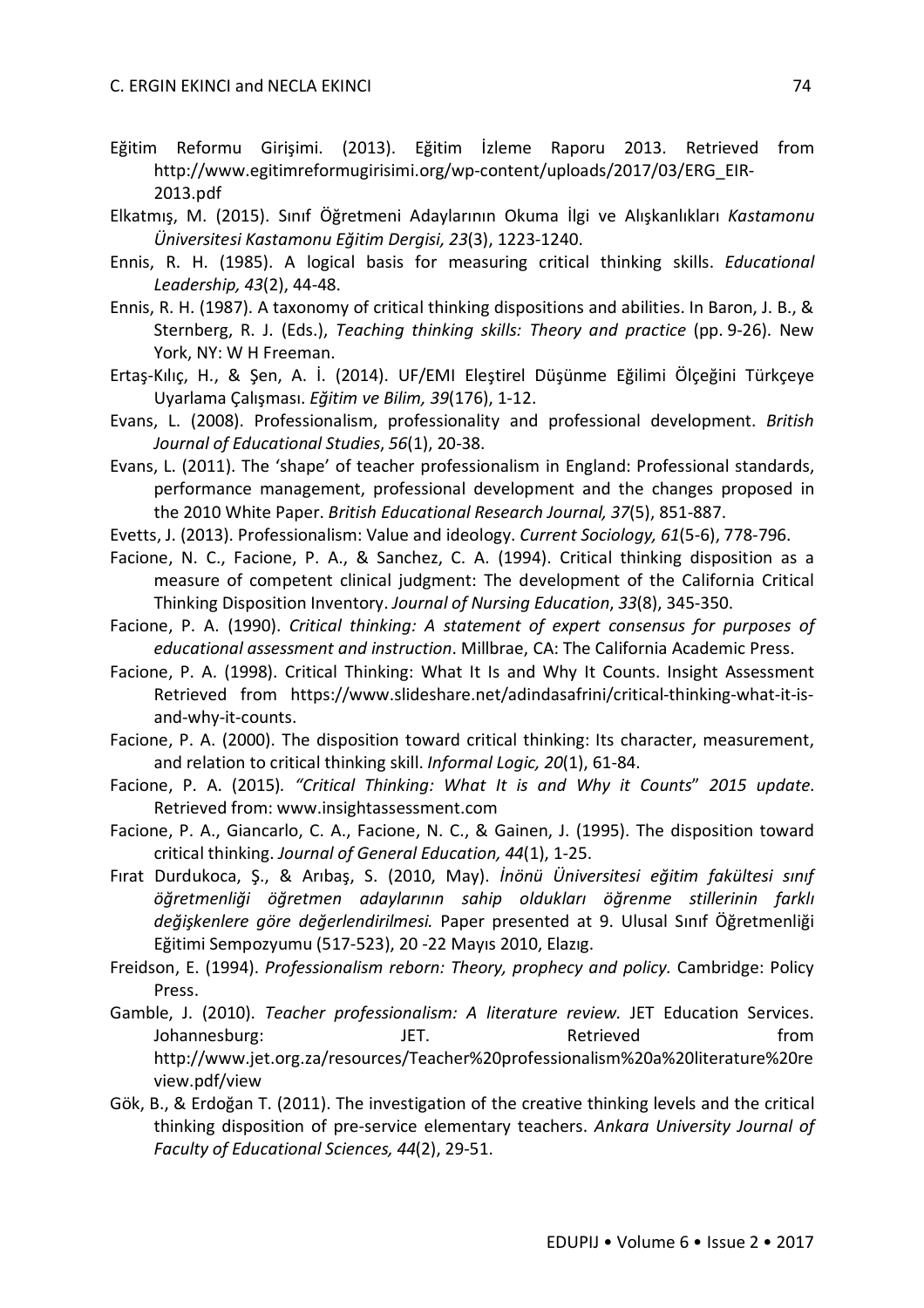- Halpern, D. F. (1998). Teaching critical thinking for transfer across domains: Dispositions, skills, structure training, and metacognitive monitoring. *American Psychologist, 53*(4), 449-455.
- Hargreaves, A. (2001). Teaching as a paradoxical profession: Implications for professional development. In P. Xochellis & Z. Papanaoum (Eds.), *Symposium proceedings on continuing teacher education and school development* (pp. 26-38). Thessaloniki: Department of Education, School of Philosophy AUTH.
- Hattie, J. (2009). *Visible Learning. A synthesis of over 800 meta-analyses relating to achievement.* London: Routledge.
- Hoyle, E., & John, P. (1995) *Professional Knowledge and Professional Practice.* London: Cassell.
- Irani, T., Rudd, R., Gallo, M., Ricketts, J., Friedel, C., & Rhoades, E. (2007). Critical thinking instrumentation manual. Retrieved from http://step.ufl.edu/resources/critical\_thinking/ctmanual.pdf.
- Kaleli Yılmaz, G. (2015). Türkiye'deki teknolojik pedagojik alan bilgisi çalışmalarının analizi: bir meta-sentez çalışması. *Eğitim ve Bilim, 40*(178), 103-122
- Karaşahin, M. (2009). *İlköğretim ve Ortaöğretim Okullarında Görev Yapan Öğretmenlerin Okuma Kültürlerinin Değerlendirilmesi*. Ankara: MEB EARGED.
- Kennedy, M., Fisher, M. B., & Ennis, R. H. (1991). Critical thinking: Literature review and needed research. In L. Idol & B. F. Jones (Eds.), *Educational values and cognitive instruction: Implications for reform* (pp. 11-40). Hillsdale, New Jersey: Lawrence Erlbaum & Associates.
- Kim-Godwin, Y. S., Baek, H. C., & Wynd, C. A. (2010). Factors influencing professionalism in nursing among Korean American registered nurses. *Journal of Professional Nursing*, *26*(4), 242-249.
- King, P., Wood, P., & Mines, R. (1990). Critical thinking among college and graduate students. The *Review of Higher Education 13*(2), 167-186.
- Koçak, B., Kurtlu Y., Ulaş, H., & Epçaçan, C. (2015). Sınıf öğretmeni adaylarının eleştirel düşünme düzeyleri ve okumaya yönelik tutumları arasındaki ilişki. *Ekev Akademi Dergisi, 61*, 211-228.
- Korkmaz, Ö. (2009). Teachers' critical thinking level and dispositions. *Ahi Evran University Journal of Kırsehir Faculty of Education, 10*(1), 1-13.
- Kürüm, D. (2002). *Öğretmen Adaylarının Eleştirel Düşünme Gücü* (Unpublished Master's Thesis). Eskişehir: Anadolu University Educational Sciences Institute.
- Kuvaç, M., & Koç, I. (2014). Preservice science teachers' critical thinking dispositions: Istanbul University sample. *Turkish Journal of Education, 3*(2), 46-59.
- Lai, E. R. (2011). Critical Thinking: A Literature Review. Research report. Pearson Assessments. The contract of the contract of the Retrieved contract of the from the from http://images.pearsonassessments.com/images/tmrs/CriticalThinkingReviewFINAL.pdf
- Matzen, N. J., & Edmunds, J. A. (2007). Technology as a catalyst for change: The role of professional development. *Journal of Research on Technology in Education, 39*(4), 417- 430.
- Milli Eğitim Bakanlığı (MEB). (2017). *2017 yılı Öğretmenlerin Hizmet-içi Eğitimi Planı*. Retrieved from http://oygm.meb.gov.tr/www/icerik\_goruntule.php?KNO=28 .
- Myers, R. (1990). *Classical and modern regression with applications*. Boston, MA: Duxbury.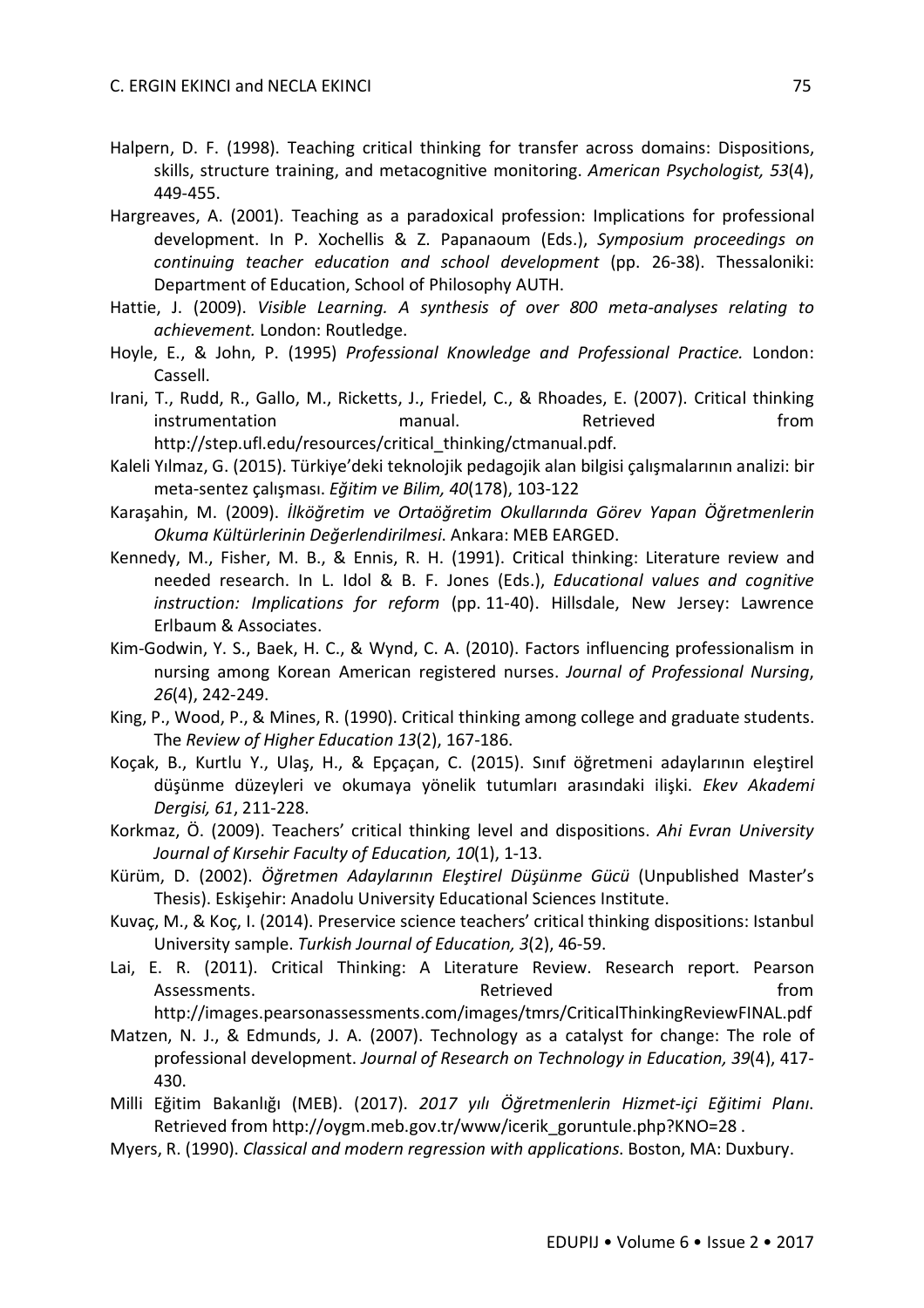- Narin, N., & Aybek, B*.* (2010). İlköğretim ikinci kademe sosyal bilgiler öğretmenlerinin eleştirel düşünme becerilerinin incelenmesi. *İlköğretim Online, 19*(1), 336-350.
- National Council for Accreditation of Teacher Education (NCATE). (2008). *Professional standards for the accreditation of teacher preparation institutions*. Washington DC: NCATE.
- Nikel, J., & Lowe, J. (2010). Talking of fabric: A multi-dimensional model of quality in education. *Compare: A Journal of Comparative and International Education, 40*(5), 589- 605.
- Nixon, A., Dam, M., & Packard, A. (2010). Teacher dispositions and contract non-renewal*. Planning and Changing, 41*(3/4), 210-219.
- Noordegraaf, M. (2015). Hybrid professionalism and beyond: (new) forms of public professionalism in changing organizational and societal. *Contexts Journal of Professions and Organization*, *2*(2), 187-206.
- Noordin, F., Rashid, R. M., Ghani, R., Aripin, R., & Darus, Z. (2010). Teacher professionalisation and organisational commitment: Evidence from Malaysia. *International Business & Economics Research Journal (IBER)*, *9*(2), 49-58.
- Norris, S. P. (1989). Can we test validly for critical thinking? *Educational Researcher, 18*(9), 21-26.
- Notar, C. E., Riley, G. W., Taylor, P. W., Thornburg, R. A., & Cargill, R. L. (2009). Dispositions: Ability and assessment. *International Journal of Education*, 1, 2-14.
- OECD. (2016). *Supporting Teacher Professionalism: Insights from TALIS 2013*. Paris: OECD Publishing.
- Oğuz, A., & Sarıçam, H. (2016). The relationship between critical thinking disposition and locus of control in pre-service teachers. *Journal of Education and Training Studies, 4*(2), 182-192.
- Orszag, A. (2015). Exploring Finnish University Students' Perceived Level of Critical Thinking. Jyväskylä, Finland: MPED, Faculty of Education, University of Jyväskylä. Retrieved from https://jyx.jyu.fi/dspace/bitstream/handle/123456789/46039/URN%3ANBN%3Afi%3Aj yu-201505252001.pdf?sequence=1 09/05/2017
- Ozga, J., & Lawn, M. (1988). Schoolwork: Interpreting the labour process of teaching. *British Journal of Sociology of Education, 9*(3), 323-336.
- Park, H. J. (2015). Correlations among nursing professionalism, critical thinking disposition and self-leadership in nursing students. *Journal of Korean Academic Society of Nursing Education*, *21*(2), 227-236.
- Partnership for 21st Century Skills (P21) (n.d.). *Framework for 21st Century Learning*. Retrieved from http://www.p21.org/our-work/p21-framework.
- Paul, B., Binker, A. J. A., & Weil, D. (1990). *Critical Thinking Handbook: K-3/A Guide for Remodeling Lesson Plans in Language Arts, Social Studies and Science.* Sonoma State University, Rohnert Park, CA: Foundation for Critical Thinking.
- Perkins, D., Jay, E., & Tishman, S. (1993). Beyond abilities: A dispositional theory of thinking. *The Merrill-Palmer Quarterly, 39*(1), 1-21.
- Pithers, R. T., & Soden, R. (2000). Critical thinking in education: a review. *Educational Research, 42*(3), 237-249.
- Ricketts, J. C., & Rudd, R. D. (2005). Critical thinking skills of selected youth leaders: The efficacy of critical thinking dispositions, leadership, and academic performance. *Journal of Agricultural Education*, *46*(1), 32-43.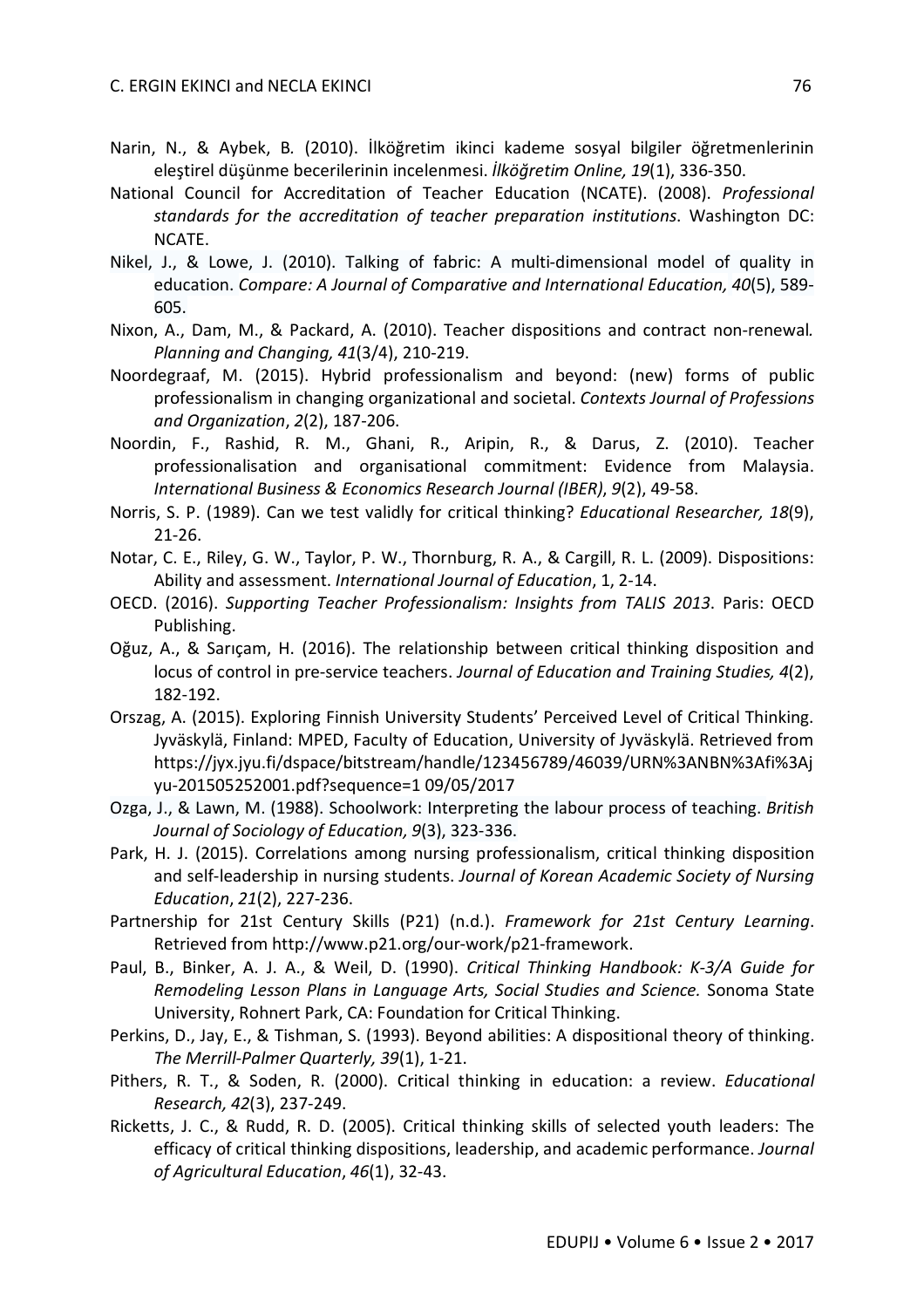- Ricketts, J., Williams, J., & Priest, K. (2009). Republic of Georgia students' change in critical dispositions as a result of a week-long leadership training experience. *International Leadership Journal, 1*(2), 64-80.
- Rudd, R., Baker, M., & Hoover, T. (2000). Undergraduate agriculture student learning styles and critical thinking abilities: Is there a relationship? *Journal of Agricultural Education, 42*(3), 2-12.
- Sexton, M. (2007). Evaluating teaching as a profession—implications of a research study for the work of the teaching council. Journal Irish Educational Studies, *26*(1), 79-105.
- Shantz, D., & Prieur, P. D. (1996). Teacher professionalism and school leadership: an antithesis? *Education*, *116*(3), 393-396.
- Shulman, L. S. (1986). Those Who Understand: Knowledge Growth in Teaching. *Educational Researcher, 15*(2), 4-14.
- Shulman, L. S. (1987). Knowledge and Teaching: foundations Of the new reform. *Harvard Educational Review, 57*(1), 1-22.
- Stedman, N. L. P., & Andenoro, A. C. (2007). Identification of Relationships between Emotional Intelligence Skill & Critical Thinking Disposition in Undergraduate Leadership Students. *Journal of Leadership Education, 6*(1), 190-235.
- Sternberg, R. J. (1986). *Critical thinking: Its nature, measurement, and improvement.* Washington, DC: National Institute of Education. Retrieved from http://eric.ed.gov/PDFS/ED272882.pdf.
- Şen, Ü. (2009). An evaluation about Turkish teacher candidates' critical thinking attitude's in terms of difference variable. *Zeitschrift für die Welt der Türken, 1*(2), 69-89.
- Şendağ, S., & Odabaşı, H. F. (2009). Effects of an online problem based learning course on content knowledge acquisition and critical thinking skills*. Computers & Education, 53*(1), 132-141.
- Şengül, C., & Üstündağ, T. (2009). Critical thinking disposition levels of physics teachers and state of critical thinking in classroom activities. *Hacettepe University Journal of Education,* 36, 237-248.
- TEDMEM. (2016, June 06). Öğretmenlerin Profesyonelleşmesinin Desteklenmesi (Blog post). https://tedmem.org/mem-notlari/yorumlarimiz/ogretmenlerin-profesyonellesmesinindesteklenmesi.
- Thayer-Bacon, B. J. (1998). Transforming and Redescribing Critical Thinking: Constructive Thinking. *Studies in Philosophy and Education, 17*(2/3), 123-148.
- Thayer-Bacon, B. J. (2000). *Transforming critical thinking: Thinking constructively*. New York, NY: Teachers College Press.
- Tishman, S., Jay, E., & Perkins, D. N. (1993). Teaching thinking dispositions: From transmission to enculturation. *Theory into Practice, 32*(3), 147-153.
- Tschannen-Moran, M. (2009). Fostering teacher professionalism in schools: the role of leadership orientation and trust. *Educational Administration Quarterly, 45*(2), 217-247.
- Tural, A., & Seçgin, F. (2012). A research about the disposition of critical thinking of the social studies and science and technology teacher candidates. *E-International Journal of Educational Research, 3*(1), 63-77.
- Turner-Bisset, R. (1999). Knowledge bases for teaching. *British Educational Research Journal, 25*(1), 39-55.
- Tutkun, Ö. F., & Aksoyalp, Y. (2010). 21. Yüzyılda Öğretmen Yetiştirme Eğitim Programının Boyutları. *Selçuk Üniversitesi Sosyal Bilimler Enstitüsü Dergisi, 24*, 361-370